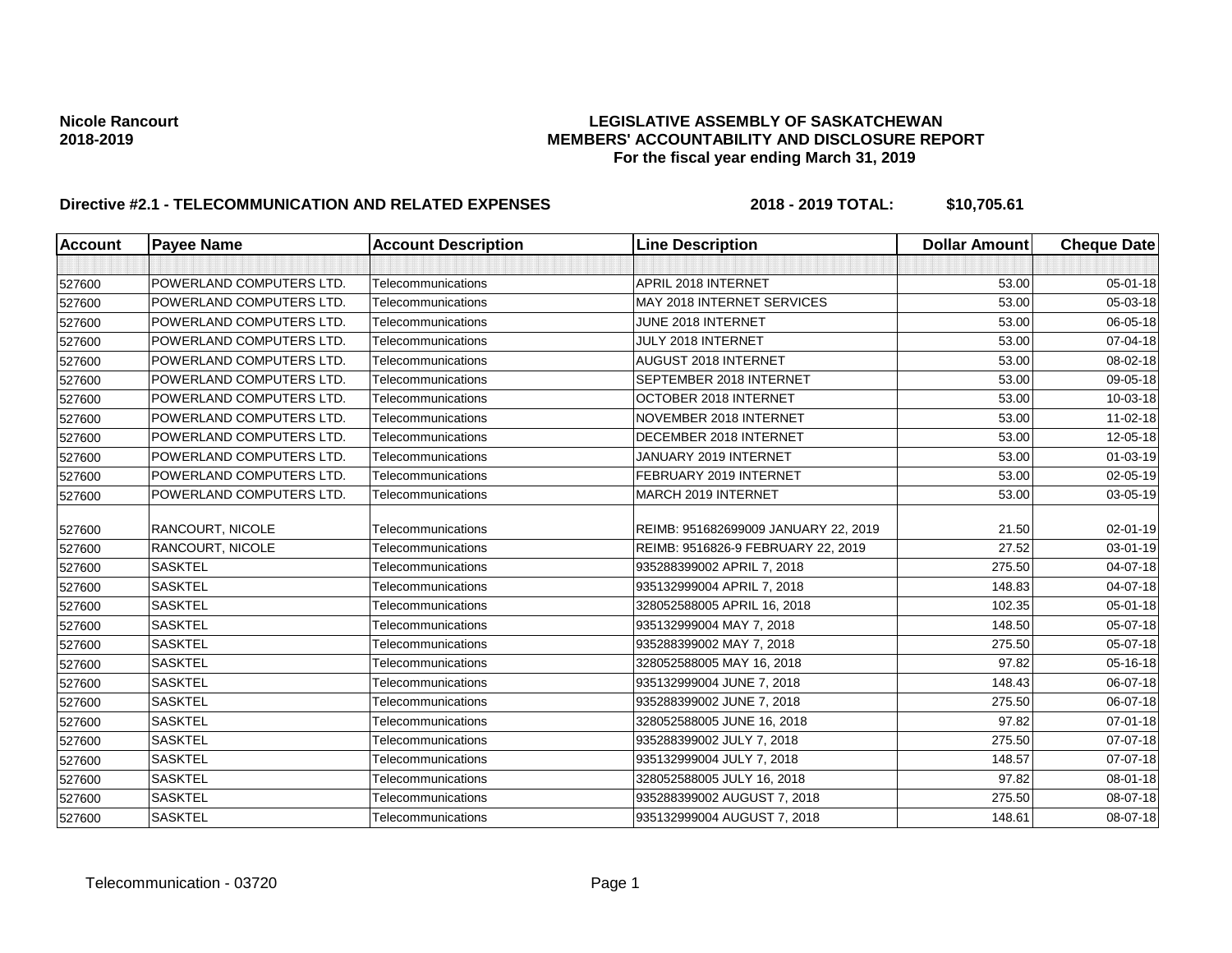| <b>Account</b> | <b>Payee Name</b> | <b>Account Description</b>           | <b>Line Description</b>                        | <b>Dollar Amount</b> | <b>Cheque Date</b> |
|----------------|-------------------|--------------------------------------|------------------------------------------------|----------------------|--------------------|
|                |                   |                                      |                                                |                      |                    |
| 527600         | <b>SASKTEL</b>    | Telecommunications                   | 328052588005 AUGUST 16, 2018                   | 97.82                | 09-01-18           |
| 527600         | <b>SASKTEL</b>    | Telecommunications                   | 935132999004 SEPTEMBER 7, 2018                 | 148.46               | 09-07-18           |
| 527600         | <b>SASKTEL</b>    | Telecommunications                   | 935288399002 SEPTEMBER 7, 2018                 | 275.50               | 09-07-18           |
| 527600         | <b>SASKTEL</b>    | Telecommunications                   | 328052588005 SEPTEMBER 16, 2018                | 97.82                | 09-16-18           |
| 527600         | <b>SASKTEL</b>    | Telecommunications                   | 935288399002 OCTOBER 7, 2018                   | 275.50               | $10 - 07 - 18$     |
| 527600         | <b>SASKTEL</b>    | Telecommunications                   | 935132999004 OCTOBER 7, 2018                   | 148.47               | 10-07-18           |
| 527600         | <b>SASKTEL</b>    | Telecommunications                   | 328052588005 OCTOBER 16, 2018                  | 100.75               | $10-16-18$         |
| 527600         | <b>SASKTEL</b>    | Telecommunications                   | 93513299900403118 NOVEMBER 07, 2018            | 148.43               | 11-07-18           |
| 527600         | <b>SASKTEL</b>    | Telecommunications                   | 93528839900203110 NOVEMBER 07, 2018            | 275.50               | 11-07-18           |
| 527600         | <b>SASKTEL</b>    | Telecommunications                   | 328052588005 NOVEMBER 16, 2018                 | 98.18                | $12 - 01 - 18$     |
| 527600         | <b>SASKTEL</b>    | Telecommunications                   | 935132999004 DECEMBER 7, 2018                  | 148.52               | 12-07-18           |
| 527600         | <b>SASKTEL</b>    | Telecommunications                   | 935288399002 DECEMBER 7, 2018                  | 275.50               | 12-07-18           |
| 527600         | <b>SASKTEL</b>    | Telecommunications                   | 328052588005 DECEMBER 16, 2018                 | 97.82                | $01 - 01 - 19$     |
| 527600         | <b>SASKTEL</b>    | Telecommunications                   | 935288399002 JANUARY 7, 2019                   | 275.50               | $01-07-19$         |
| 527600         | <b>SASKTEL</b>    | Telecommunications                   | 935132999004 JANUARY 7, 2019                   | 148.40               | $01 - 07 - 19$     |
| 527600         | <b>SASKTEL</b>    | Telecommunications                   | 328052588005 JANUARY 16, 2019                  | 100.77               | 02-01-19           |
| 527600         | <b>SASKTEL</b>    | Telecommunications                   | 935288399002 FEBRUARY 7, 2019                  | 275.50               | $02 - 07 - 19$     |
| 527600         | <b>SASKTEL</b>    | Telecommunications                   | 9351329-4 FEB/19                               | 148.40               | $02 - 07 - 19$     |
| 527600         | <b>SASKTEL</b>    | Telecommunications                   | 328052588005 FEBRUARY 16, 2019                 | 97.82                | 03-01-19           |
| 527600         | <b>SASKTEL</b>    | Telecommunications                   | 935132999004 MARCH 7, 2019                     | 148.50               | 03-07-19           |
| 527600         | <b>SASKTEL</b>    | Telecommunications                   | 935288399002 MARCH 7, 2019                     | 275.50               | 03-07-19           |
| 527600         | <b>SASKTEL</b>    | Telecommunications                   | 328052588005 MARCH 16, 2019                    | 97.82                | 03-16-19           |
| 527600         | <b>SASKTEL</b>    | Telecommunications                   | RTV - ROSE ROTHENBURGER -<br>PERSONAL USE      | $-100.00$            | 03-21-19           |
| 527600         | <b>SASKTEL</b>    | Telecommunications                   | RTV - NICOLE RANCOURT - PERSONAL<br><b>USE</b> | $-100.00$            | 03-21-19           |
| 527600         | <b>SASKTEL</b>    | Telecommunications                   | 951682699009 MARCH 22, 2019                    | 45.07                | 03-22-19           |
| 528500         | MORGAN, ELAN      | Web Site Development and Maint Costs | <b>WEBSITE DESIGN</b>                          | 3,500.00             | $04 - 01 - 18$     |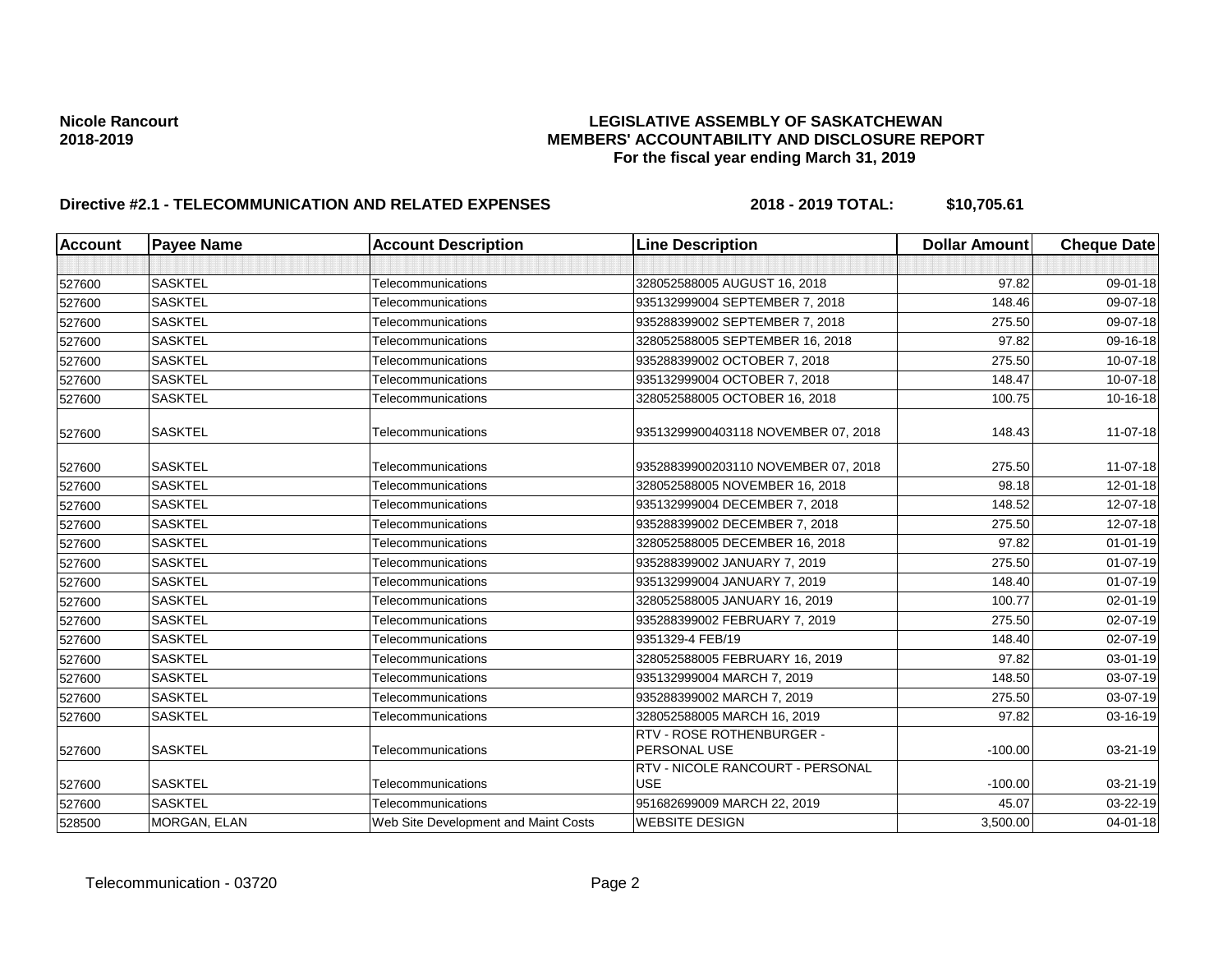| <b>Account</b> | <b>Payee Name</b> | <b>Account Description</b>           | <b>Line Description</b> | <b>Dollar Amount</b> | <b>Cheque Date</b> |
|----------------|-------------------|--------------------------------------|-------------------------|----------------------|--------------------|
|                | WIRELESS AGE      |                                      | SAMSUNG GALAZY S9       | 402.79               | $05 - 01 - 18$     |
| 565200         |                   | Office Furniture and Equipment - Exp |                         |                      |                    |
|                |                   |                                      |                         |                      |                    |
|                |                   |                                      |                         |                      |                    |
|                |                   |                                      |                         |                      |                    |
|                |                   |                                      |                         |                      |                    |
|                |                   |                                      |                         |                      |                    |
|                |                   |                                      |                         |                      |                    |
|                |                   |                                      |                         |                      |                    |
|                |                   |                                      |                         |                      |                    |
|                |                   |                                      |                         |                      |                    |
|                |                   |                                      |                         |                      |                    |
|                |                   |                                      |                         |                      |                    |
|                |                   |                                      |                         |                      |                    |
|                |                   |                                      |                         |                      |                    |
|                |                   |                                      |                         |                      |                    |
|                |                   |                                      |                         |                      |                    |
|                |                   |                                      |                         |                      |                    |
|                |                   |                                      |                         |                      |                    |
|                |                   |                                      |                         |                      |                    |
|                |                   |                                      |                         |                      |                    |
|                |                   |                                      |                         |                      |                    |
|                |                   |                                      |                         |                      |                    |
|                |                   |                                      |                         |                      |                    |
|                |                   |                                      |                         |                      |                    |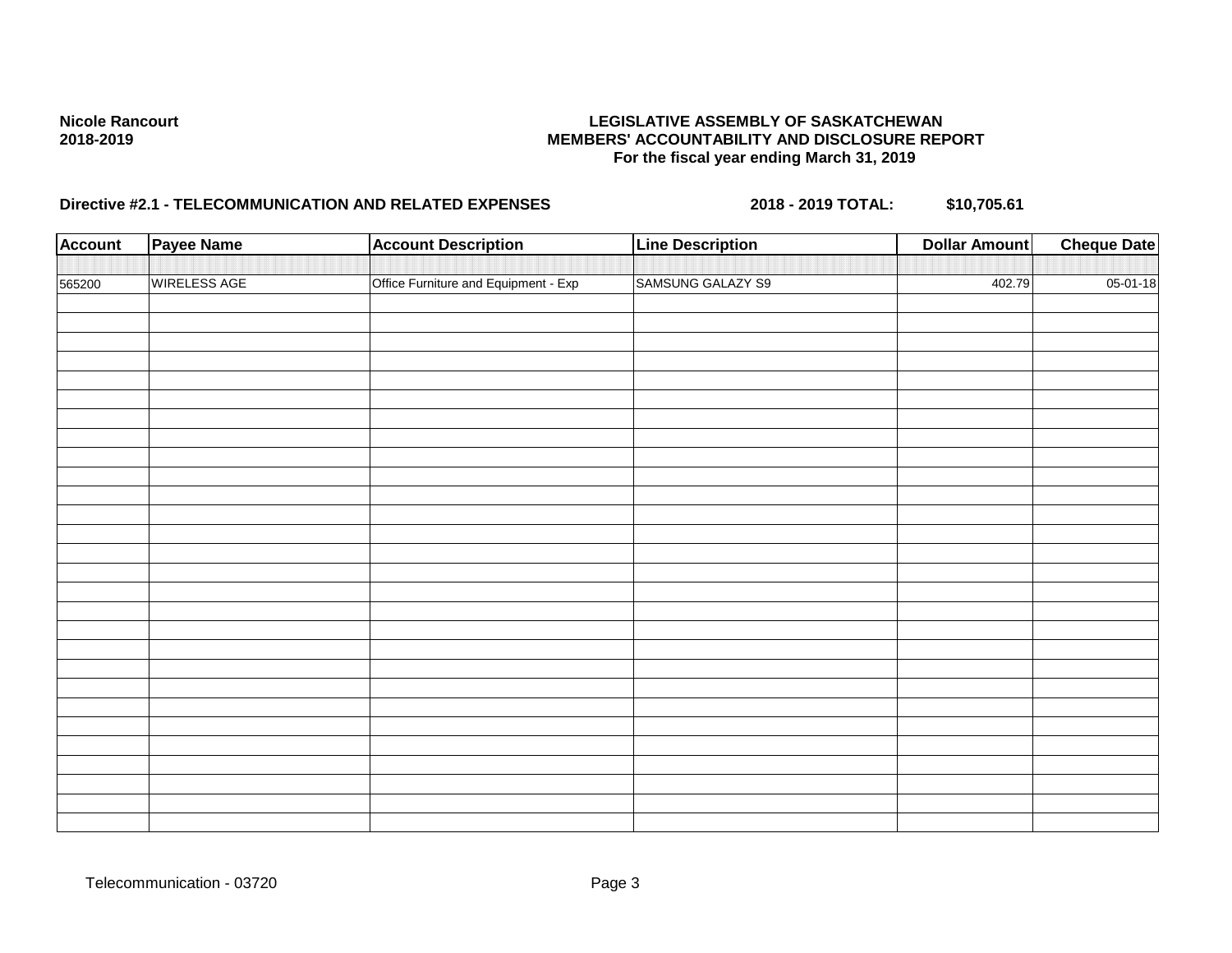| <b>Account</b> | Payee Name | <b>Account Description</b> | <b>Line Description</b> | <b>Dollar Amount</b> | <b>Cheque Date</b> |
|----------------|------------|----------------------------|-------------------------|----------------------|--------------------|
|                |            |                            |                         |                      |                    |
|                |            |                            |                         |                      |                    |
|                |            |                            |                         |                      |                    |
|                |            |                            |                         |                      |                    |
|                |            |                            |                         |                      |                    |
|                |            |                            |                         |                      |                    |
|                |            |                            |                         |                      |                    |
|                |            |                            |                         |                      |                    |
|                |            |                            |                         |                      |                    |
|                |            |                            |                         |                      |                    |
|                |            |                            |                         |                      |                    |
|                |            |                            |                         |                      |                    |
|                |            |                            |                         |                      |                    |
|                |            |                            |                         |                      |                    |
|                |            |                            |                         |                      |                    |
|                |            |                            |                         |                      |                    |
|                |            |                            |                         |                      |                    |
|                |            |                            |                         |                      |                    |
|                |            |                            |                         |                      |                    |
|                |            |                            |                         |                      |                    |
|                |            |                            |                         |                      |                    |
|                |            |                            |                         |                      |                    |
|                |            |                            |                         |                      |                    |
|                |            |                            |                         |                      |                    |
|                |            |                            |                         |                      |                    |
|                |            |                            |                         |                      |                    |
|                |            |                            |                         |                      |                    |
|                |            |                            |                         |                      |                    |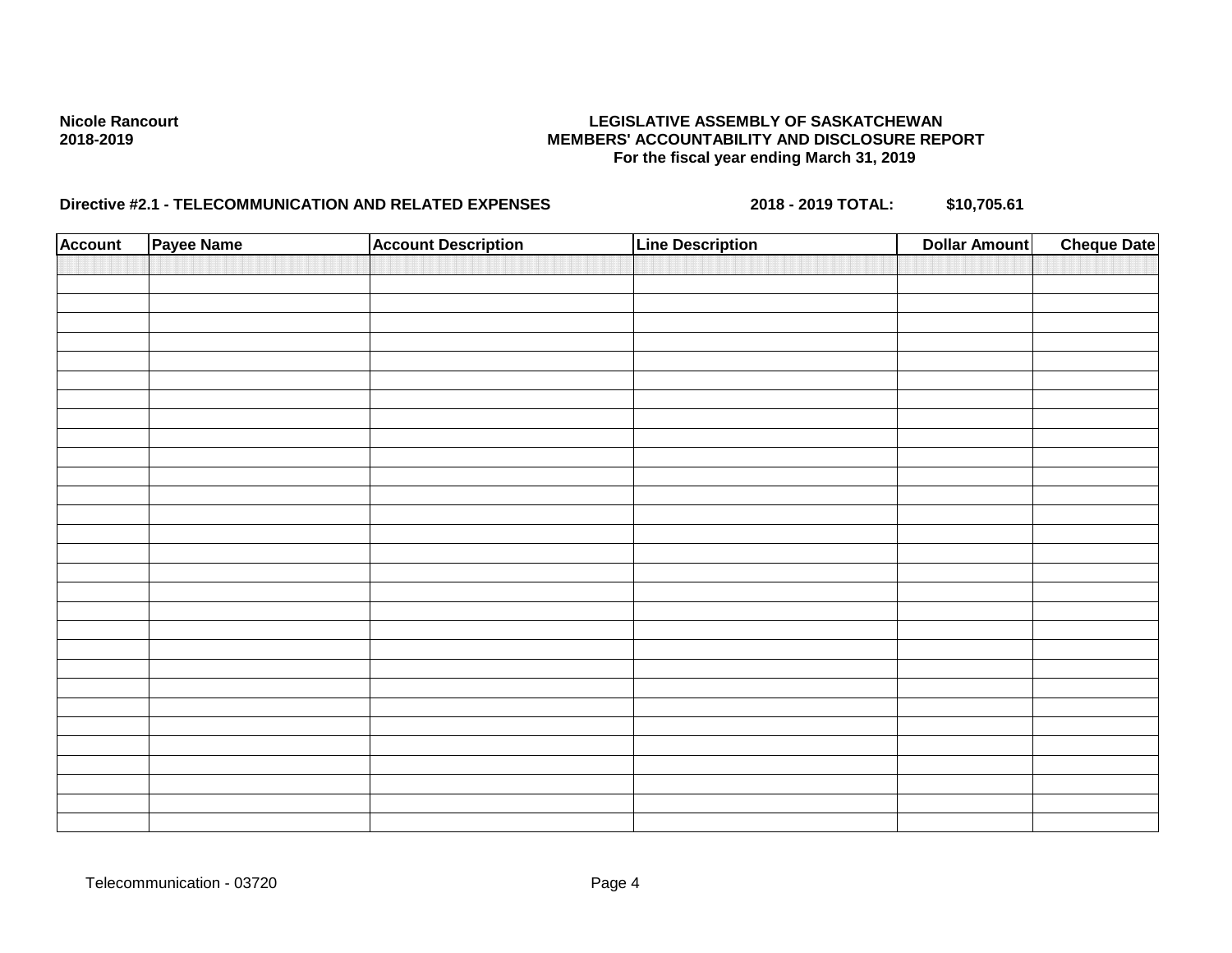| <b>Account</b> | <b>Payee Name</b> | <b>Account Description</b> | <b>Line Description</b> | Dollar Amount | <b>Cheque Date</b> |
|----------------|-------------------|----------------------------|-------------------------|---------------|--------------------|
|                |                   |                            |                         |               |                    |
|                |                   |                            |                         |               |                    |
|                |                   |                            |                         |               |                    |
|                |                   |                            |                         |               |                    |
|                |                   |                            |                         |               |                    |
|                |                   |                            |                         |               |                    |
|                |                   |                            |                         |               |                    |
|                |                   |                            |                         |               |                    |
|                |                   |                            |                         |               |                    |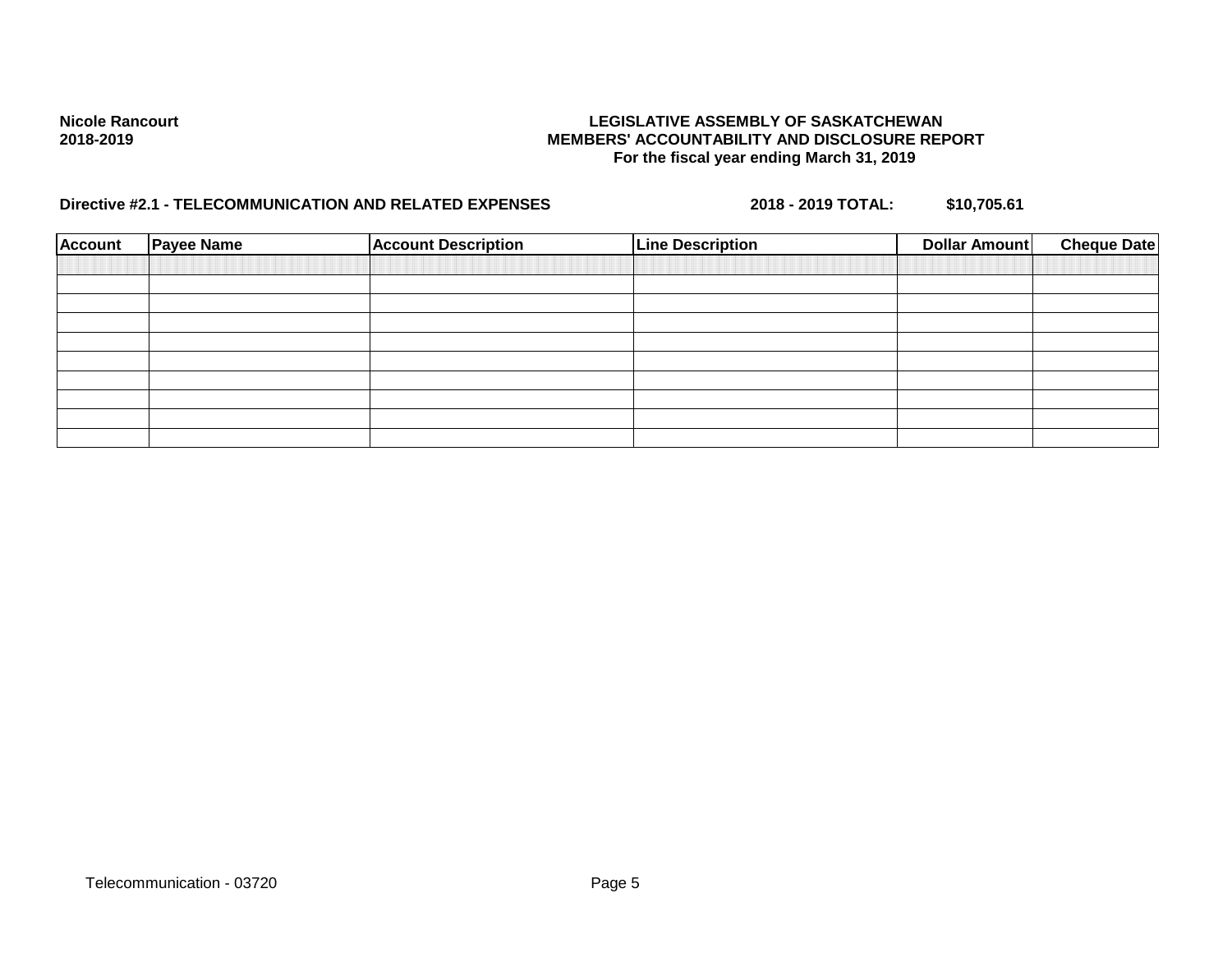## **LEGISLATIVE ASSEMBLY OF SASKATCHEWAN MEMBERS' ACCOUNTABILITY AND DISCLOSURE REPORT For the fiscal year ending March 31, 2019**

| Account | <b>Payee Name</b>       | <b>Account Description</b>  | <b>Line Description</b>              | <b>Dollar Amount</b> | <b>Cheque Date</b> |
|---------|-------------------------|-----------------------------|--------------------------------------|----------------------|--------------------|
|         |                         |                             |                                      |                      |                    |
|         |                         |                             | APRIL 2018 MLA REGINA                |                      |                    |
| 541900  | <b>RANCOURT, NICOLE</b> | Elected Rep - Travel        | <b>ACCOMMODATIONS</b>                | 1,500.00             | $04 - 19 - 18$     |
| 541900  | <b>RANCOURT. NICOLE</b> | Elected Rep - Travel        | <b>MLA TRAVEL APRIL 5 - 18, 2018</b> | 1,641.15             | 04-19-18           |
| 541900  | <b>RANCOURT, NICOLE</b> | <b>Elected Rep - Travel</b> | MLA TRAVEL APRIL 19 - MAY 3, 2018    | 2,332.81             | $05 - 08 - 18$     |
| 541900  | <b>RANCOURT, NICOLE</b> | Elected Rep - Travel        | MLA TRAVEL MAY 6 - 22, 2018          | 1,798.28             | 05-23-18           |
|         |                         |                             | MAY 2018 MLA REGINA                  |                      |                    |
| 541900  | <b>RANCOURT, NICOLE</b> | Elected Rep - Travel        | <b>ACCOMMODATIONS</b>                | 1,550.00             | 05-23-18           |
|         |                         |                             | JUNE 2018 MLA REGINA                 |                      |                    |
| 541900  | RANCOURT, NICOLE        | Elected Rep - Travel        | <b>ACCOMMODATIONS</b>                | 1,500.00             | 06-01-18           |
| 541900  | <b>RANCOURT, NICOLE</b> | Elected Rep - Travel        | MLA TRAVEL MAY 5 - JUNE 5, 2018      | 1,340.48             | $06 - 14 - 18$     |
| 541900  | <b>RANCOURT, NICOLE</b> | Elected Rep - Travel        | MLA TRAVEL JUNE 7 - 20, 2018         | 966.19               | $06 - 21 - 18$     |
| 541900  | <b>RANCOURT, NICOLE</b> | <b>Elected Rep - Travel</b> | MLA TRAVEL JUNE 21 - 28, 2018        | 460.69               | 07-06-18           |
|         |                         |                             | JULY 2018 MLA REGINA                 |                      |                    |
| 541900  | <b>RANCOURT, NICOLE</b> | <b>Elected Rep - Travel</b> | <b>ACCOMMODATIONS</b>                | 1.550.00             | $07 - 24 - 18$     |
| 541900  | <b>RANCOURT, NICOLE</b> | Elected Rep - Travel        | MLA TRAVEL JULY 3 - AUGUST 21, 2018  | 1,363.23             | 08-22-18           |
|         |                         |                             | AUGUST 2018 MLA REGINA               |                      |                    |
| 541900  | <b>RANCOURT, NICOLE</b> | Elected Rep - Travel        | <b>ACCOMMODATIONS</b>                | 1,550.00             | 08-23-18           |
|         |                         |                             | SEPTEMBER 2018 MLA REGINA            |                      |                    |
| 541900  | <b>RANCOURT, NICOLE</b> | Elected Rep - Travel        | <b>ACCOMMODATIONS</b>                | 1,500.00             | 09-20-18           |
|         |                         |                             | MLA TRAVEL AUGUST 22 - SEPTEMBER     |                      |                    |
| 541900  | RANCOURT, NICOLE        | <b>Elected Rep - Travel</b> | 19, 2018                             | 1,433.78             | 09-20-18           |
| 541900  | <b>RANCOURT, NICOLE</b> | <b>Elected Rep - Travel</b> | MLA TRAVEL SEPTEMBER 11 - 30, 2018   | 1,618.86             | 10-09-18           |
|         |                         |                             | OCTOBER 2018 MLA REGINA              |                      |                    |
| 541900  | <b>RANCOURT, NICOLE</b> | Elected Rep - Travel        | <b>ACCOMMODATIONS</b>                | 1,550.00             | $10 - 18 - 18$     |
| 541900  | RANCOURT, NICOLE        | Elected Rep - Travel        | MLA TRAVEL OCTOBER 2 - 17, 2018      | 1,286.06             | $10 - 18 - 18$     |
|         |                         |                             | MLA REGINA ACCOMMODATIONS NOV        |                      |                    |
| 541900  | <b>RANCOURT, NICOLE</b> | Elected Rep - Travel        | 2018                                 | 1,500.00             | $11 - 01 - 18$     |
| 541900  | RANCOURT, NICOLE        | <b>Elected Rep - Travel</b> | MLA TRAVEL OCTOBER 18 - 31, 2018     | 1,467.00             | $11 - 01 - 18$     |
| 541900  | <b>RANCOURT, NICOLE</b> | Elected Rep - Travel        | MLA TRAVEL NOVEMBER 1 - 14, 2018     | 1,604.40             | $11 - 15 - 18$     |
| 541900  | RANCOURT, NICOLE        | <b>Elected Rep - Travel</b> | MLA TRAVEL NOVEMBER 15 - 26, 2018    | 1,608.35             | $11 - 27 - 18$     |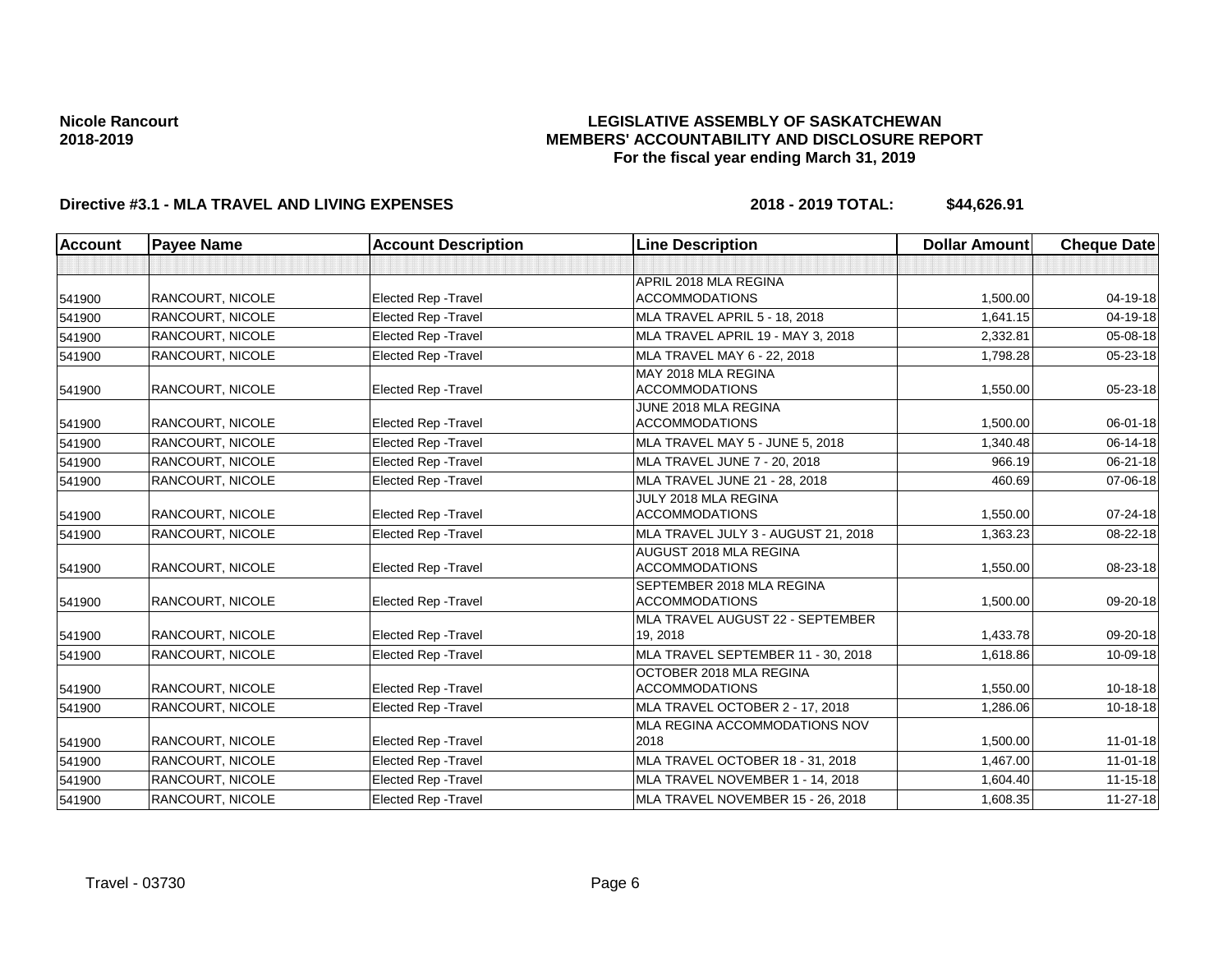## **LEGISLATIVE ASSEMBLY OF SASKATCHEWAN MEMBERS' ACCOUNTABILITY AND DISCLOSURE REPORT For the fiscal year ending March 31, 2019**

| <b>Account</b> | <b>Payee Name</b>       | <b>Account Description</b>  | <b>Line Description</b>                           | <b>Dollar Amount</b> | <b>Cheque Date</b> |
|----------------|-------------------------|-----------------------------|---------------------------------------------------|----------------------|--------------------|
|                |                         |                             |                                                   |                      |                    |
| 541900         | <b>RANCOURT, NICOLE</b> | <b>Elected Rep - Travel</b> | MLA TRAVEL NOVEMBER 27 - DECEMBER<br>13, 2018     | 1,236.90             | 12-20-18           |
| 541900         | <b>RANCOURT, NICOLE</b> | Elected Rep - Travel        | DECEMBER 2018 MLA REGINA<br><b>ACCOMMODATIONS</b> | 1,550.00             | 12-20-18           |
| 541900         | RANCOURT, NICOLE        | Elected Rep - Travel        | MLA TRAVEL DECEMBER 14 - 31, 2018                 | 731.10               | $01 - 07 - 19$     |
| 541900         | RANCOURT, NICOLE        | Elected Rep - Travel        | MLA TRAVEL JANUARY 6 - 23, 2019                   | 1,199.73             | $01 - 24 - 19$     |
| 541900         | <b>RANCOURT, NICOLE</b> | Elected Rep - Travel        | MLA TRAVEL JANUARY 24 - FEBRUARY 9,<br>2019       | 1,671.58             | 02-15-19           |
| 541900         | RANCOURT, NICOLE        | <b>Elected Rep - Travel</b> | JANUARY 2019 MLA REGINA<br><b>ACCOMMODATIONS</b>  | 301.03               | 02-15-19           |
| 541900         | <b>RANCOURT, NICOLE</b> | <b>Elected Rep - Travel</b> | FEBRUARY 2019 MLA REGINA<br><b>ACCOMMODATIONS</b> | 41.60                | 03-14-19           |
| 541900         | <b>RANCOURT, NICOLE</b> | <b>Elected Rep - Travel</b> | MLA TRAVEL FEBRUARY 27 - MARCH 14,<br>2019        | 1,626.58             | 03-18-19           |
| 541900         | <b>RANCOURT, NICOLE</b> | <b>Elected Rep - Travel</b> | APRIL 2019 MLA REGINA<br><b>ACCOMMODATION</b>     | 46.18                | 03-31-19           |
| 541900         | RANCOURT, NICOLE        | Elected Rep - Travel        | MLA TRAVEL MARCH 17 - 30, 2019                    | 1,725.93             | 03-31-19           |
| 541900         | <b>WS HOLDINGS</b>      | <b>Elected Rep - Travel</b> | JANUARY 2019 REGINA<br><b>ACCOMMODATIONS</b>      | 1,125.00             | 12-19-18           |
| 541900         | <b>WS HOLDINGS</b>      | Elected Rep - Travel        | FEBRUARY 2019 MLA REGINA<br><b>ACCOMMODATION</b>  | 1,125.00             | $01 - 18 - 19$     |
| 541900         | <b>WS HOLDINGS</b>      | <b>Elected Rep - Travel</b> | MARCH 2019 MLA REGINA<br><b>ACCOMMODATIONS</b>    | 1,125.00             | $02 - 22 - 19$     |
|                |                         |                             |                                                   |                      |                    |
|                |                         |                             |                                                   |                      |                    |
|                |                         |                             |                                                   |                      |                    |
|                |                         |                             |                                                   |                      |                    |
|                |                         |                             |                                                   |                      |                    |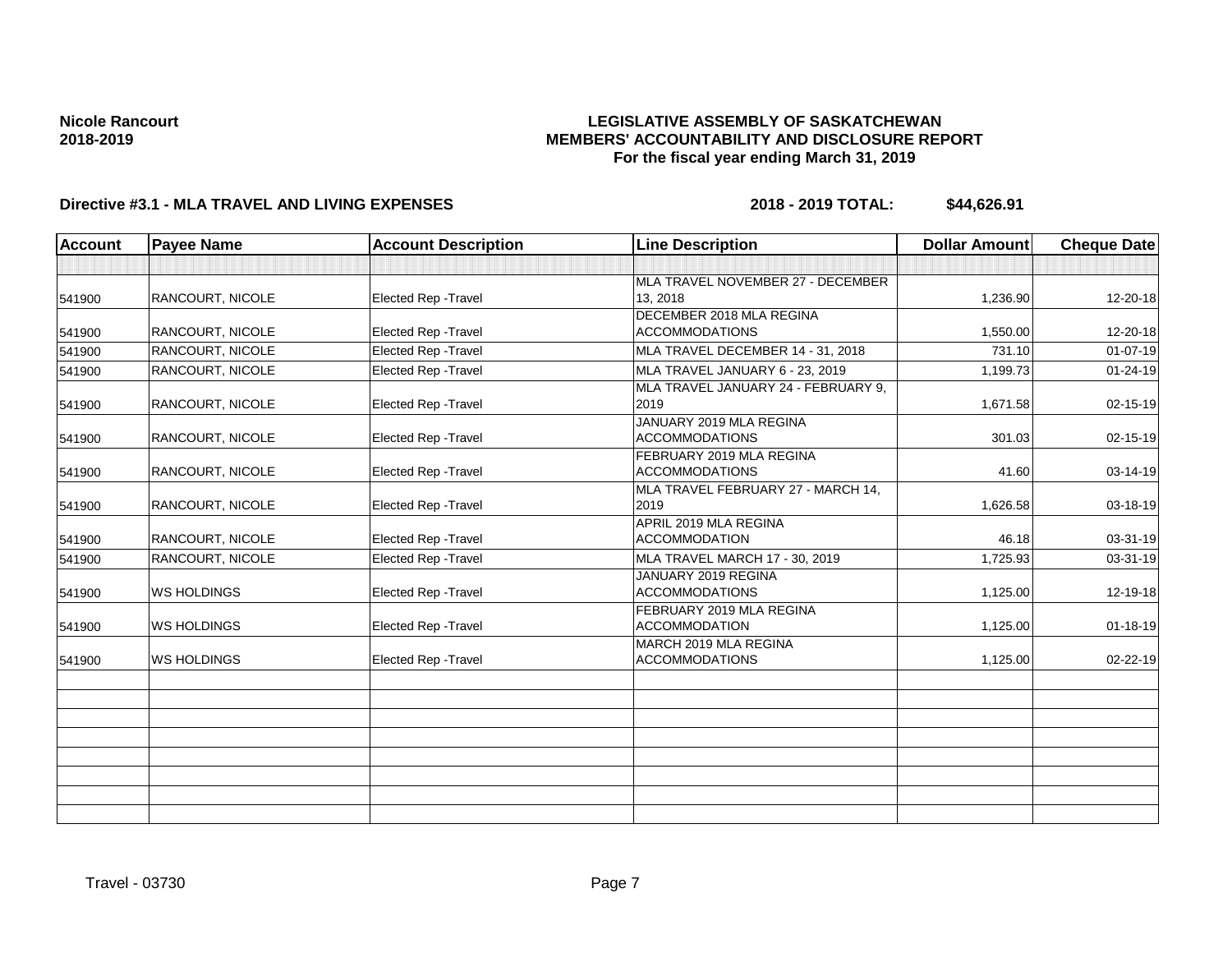## **LEGISLATIVE ASSEMBLY OF SASKATCHEWAN MEMBERS' ACCOUNTABILITY AND DISCLOSURE REPORT For the fiscal year ending March 31, 2019**

| <b>Account</b> | Payee Name | <b>Account Description</b> | <b>Line Description</b> | <b>Cheque Date</b><br><b>Dollar Amount</b> |
|----------------|------------|----------------------------|-------------------------|--------------------------------------------|
|                |            |                            |                         |                                            |
|                |            |                            |                         |                                            |
|                |            |                            |                         |                                            |
|                |            |                            |                         |                                            |
|                |            |                            |                         |                                            |
|                |            |                            |                         |                                            |
|                |            |                            |                         |                                            |
|                |            |                            |                         |                                            |
|                |            |                            |                         |                                            |
|                |            |                            |                         |                                            |
|                |            |                            |                         |                                            |
|                |            |                            |                         |                                            |
|                |            |                            |                         |                                            |
|                |            |                            |                         |                                            |
|                |            |                            |                         |                                            |
|                |            |                            |                         |                                            |
|                |            |                            |                         |                                            |
|                |            |                            |                         |                                            |
|                |            |                            |                         |                                            |
|                |            |                            |                         |                                            |
|                |            |                            |                         |                                            |
|                |            |                            |                         |                                            |
|                |            |                            |                         |                                            |
|                |            |                            |                         |                                            |
|                |            |                            |                         |                                            |
|                |            |                            |                         |                                            |
|                |            |                            |                         |                                            |
|                |            |                            |                         |                                            |
|                |            |                            |                         |                                            |
|                |            |                            |                         |                                            |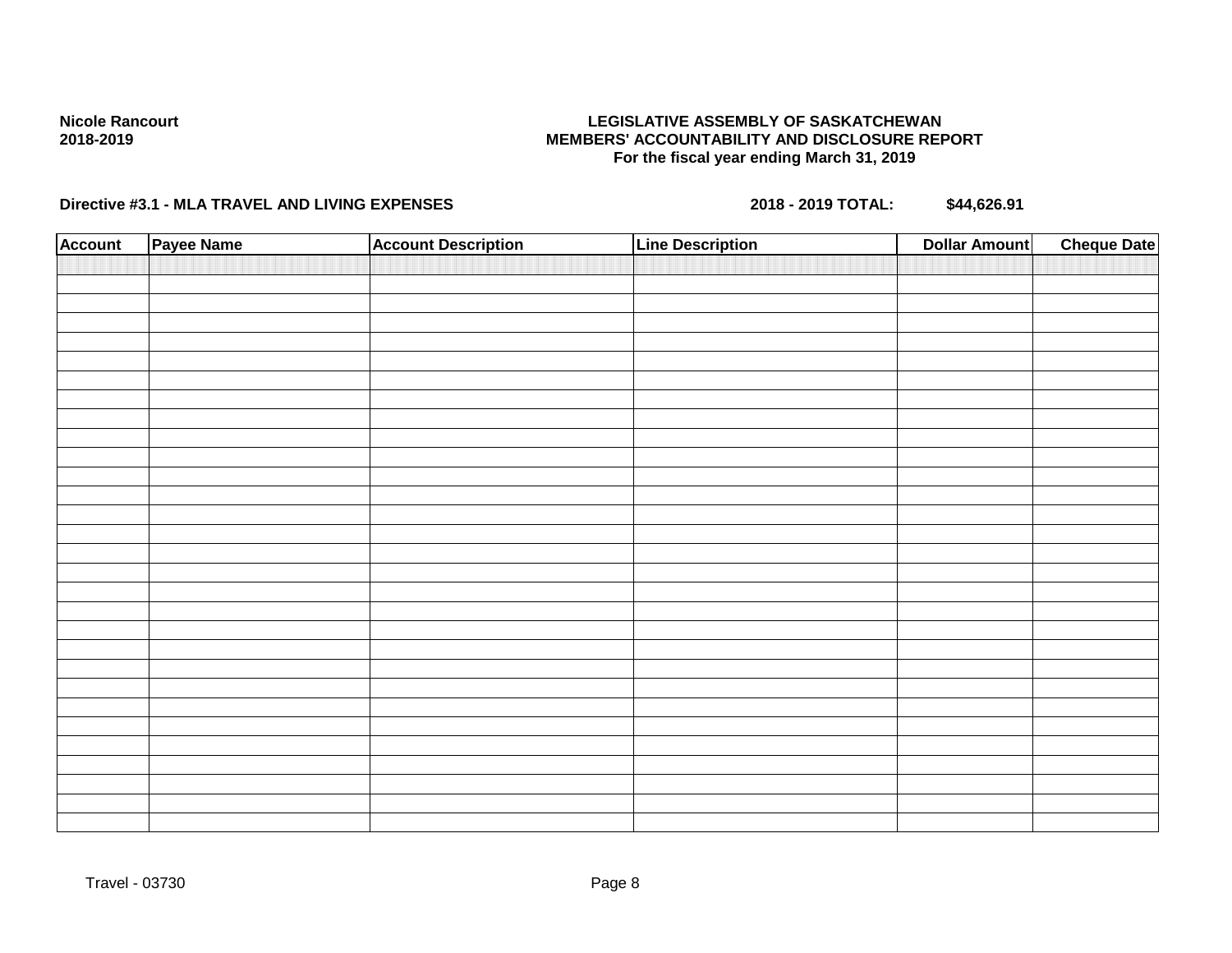## **LEGISLATIVE ASSEMBLY OF SASKATCHEWAN MEMBERS' ACCOUNTABILITY AND DISCLOSURE REPORT For the fiscal year ending March 31, 2019**

| <b>Account</b> | Payee Name | <b>Account Description</b> | <b>Line Description</b> | <b>Cheque Date</b><br><b>Dollar Amount</b> |
|----------------|------------|----------------------------|-------------------------|--------------------------------------------|
|                |            |                            |                         |                                            |
|                |            |                            |                         |                                            |
|                |            |                            |                         |                                            |
|                |            |                            |                         |                                            |
|                |            |                            |                         |                                            |
|                |            |                            |                         |                                            |
|                |            |                            |                         |                                            |
|                |            |                            |                         |                                            |
|                |            |                            |                         |                                            |
|                |            |                            |                         |                                            |
|                |            |                            |                         |                                            |
|                |            |                            |                         |                                            |
|                |            |                            |                         |                                            |
|                |            |                            |                         |                                            |
|                |            |                            |                         |                                            |
|                |            |                            |                         |                                            |
|                |            |                            |                         |                                            |
|                |            |                            |                         |                                            |
|                |            |                            |                         |                                            |
|                |            |                            |                         |                                            |
|                |            |                            |                         |                                            |
|                |            |                            |                         |                                            |
|                |            |                            |                         |                                            |
|                |            |                            |                         |                                            |
|                |            |                            |                         |                                            |
|                |            |                            |                         |                                            |
|                |            |                            |                         |                                            |
|                |            |                            |                         |                                            |
|                |            |                            |                         |                                            |
|                |            |                            |                         |                                            |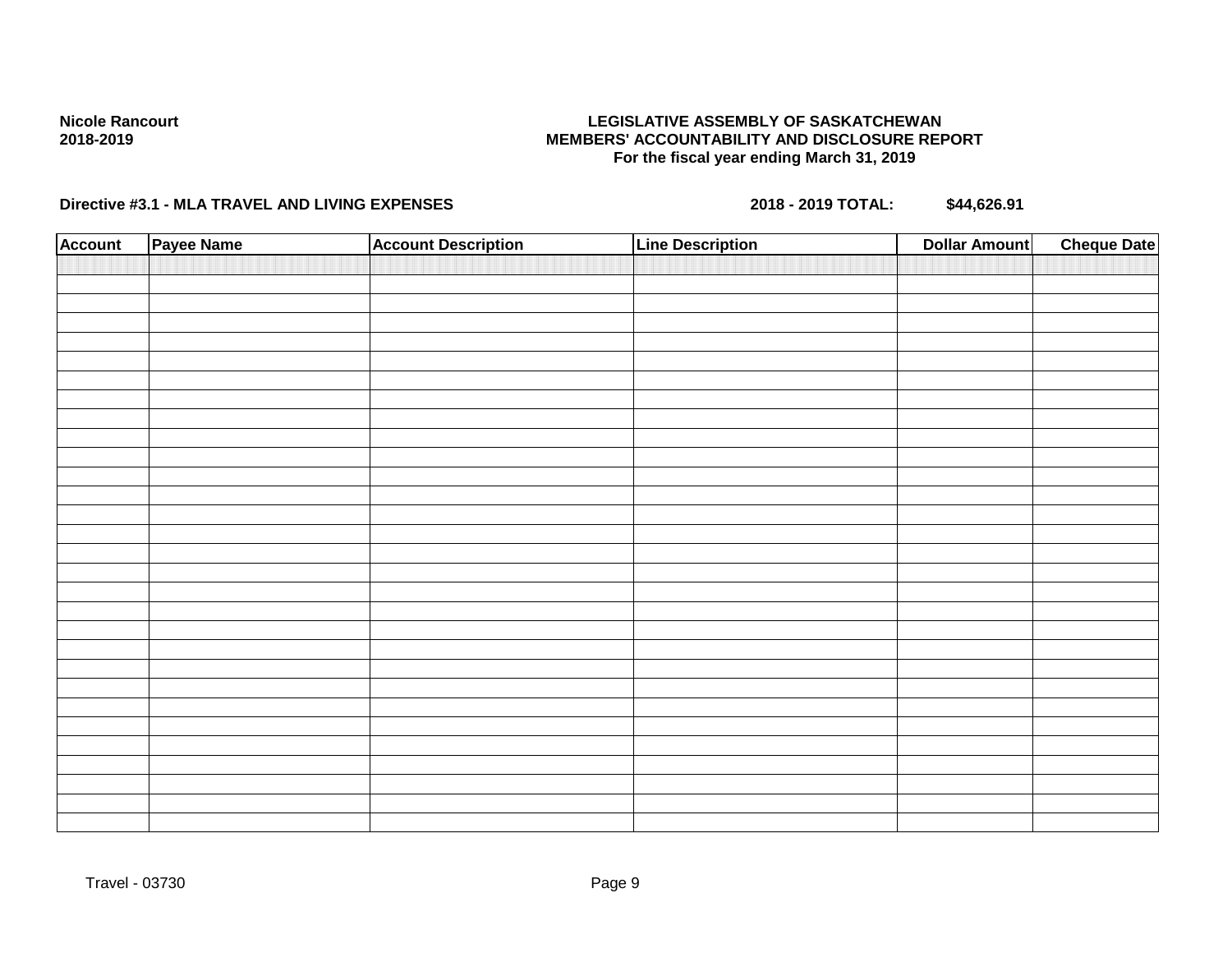## **LEGISLATIVE ASSEMBLY OF SASKATCHEWAN MEMBERS' ACCOUNTABILITY AND DISCLOSURE REPORT For the fiscal year ending March 31, 2019**

| <b>Account</b> | Payee Name | <b>Account Description</b> | <b>Line Description</b> | <b>Dollar Amount</b> | <b>Cheque Date</b> |
|----------------|------------|----------------------------|-------------------------|----------------------|--------------------|
|                |            |                            |                         |                      |                    |
|                |            |                            |                         |                      |                    |
|                |            |                            |                         |                      |                    |
|                |            |                            |                         |                      |                    |
|                |            |                            |                         |                      |                    |
|                |            |                            |                         |                      |                    |
|                |            |                            |                         |                      |                    |
|                |            |                            |                         |                      |                    |
|                |            |                            |                         |                      |                    |
|                |            |                            |                         |                      |                    |
|                |            |                            |                         |                      |                    |
|                |            |                            |                         |                      |                    |
|                |            |                            |                         |                      |                    |
|                |            |                            |                         |                      |                    |
|                |            |                            |                         |                      |                    |
|                |            |                            |                         |                      |                    |
|                |            |                            |                         |                      |                    |
|                |            |                            |                         |                      |                    |
|                |            |                            |                         |                      |                    |
|                |            |                            |                         |                      |                    |
|                |            |                            |                         |                      |                    |
|                |            |                            |                         |                      |                    |
|                |            |                            |                         |                      |                    |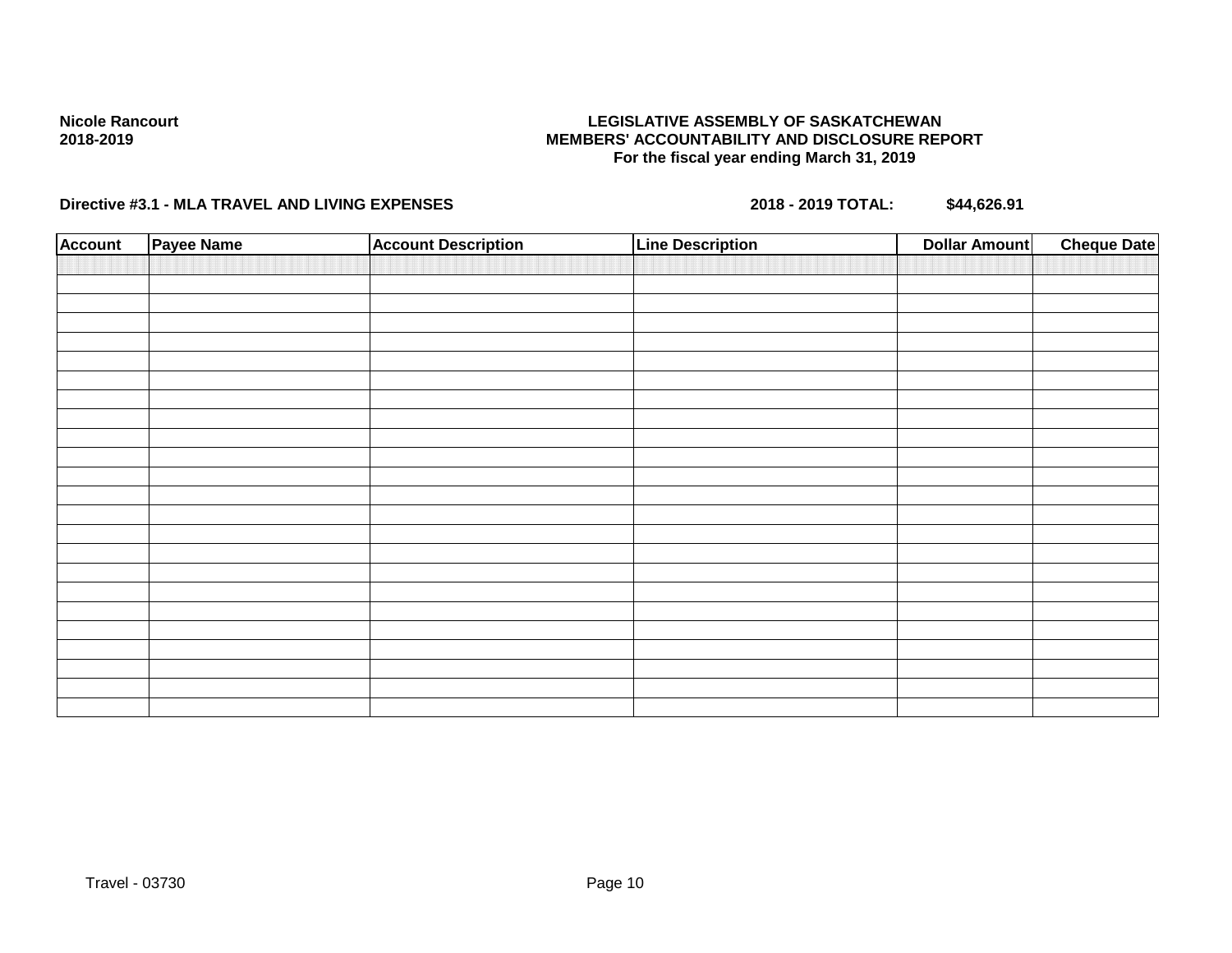## **LEGISLATIVE ASSEMBLY OF SASKATCHEWAN MEMBERS' ACCOUNTABILITY AND DISCLOSURE REPORT For the fiscal year ending March 31, 2019**

| <b>Account</b> | <b>Payee Name</b>                                   | <b>Account Description</b>                | <b>Line Description</b>         | <b>Dollar Amount</b> | <b>Cheque Date</b> |
|----------------|-----------------------------------------------------|-------------------------------------------|---------------------------------|----------------------|--------------------|
|                |                                                     |                                           |                                 |                      |                    |
| 521372         | MICHAEL BELL PHOTOGRAPHY                            | Photographer's Services                   | PHOTOGRAPHIC SERVICES           | 101.92               | 02-01-19           |
| 521372         | MICHAEL BELL PHOTOGRAPHY                            | Photographer's Services                   | PHOTOGRAPHIC SERVICES           | 132.50               | $02 - 01 - 19$     |
| 521372         | ZULKOWSKEY, MARK                                    | Photographer's Services                   | PHOTOGRAPHIC SERVICES           | 100.00               | 06-01-18           |
| 522000         | P & S LEASING                                       | Rent of Ground, Buildings and Other Space | MAY 2018 MLA OFFICE RENT        | 1,000.00             | 05-01-18           |
| 522000         | P & S LEASING                                       | Rent of Ground, Buildings and Other Space | APRIL 2018 MLA OFFICE RENT      | 1,000.00             | 05-01-18           |
| 522000         | P & S LEASING                                       | Rent of Ground, Buildings and Other Space | JUNE 2018 MLA OFFICE RENT       | 1,000.00             | 06-01-18           |
| 522000         | P & S LEASING                                       | Rent of Ground, Buildings and Other Space | JULY 2018 MLA OFFICE RENT       | 1,000.00             | 07-01-18           |
| 522000         | P & S LEASING                                       | Rent of Ground, Buildings and Other Space | AUGUST 2018 MLA OFFICE RENT     | 1,000.00             | 08-01-18           |
| 522000         | P & S LEASING                                       | Rent of Ground, Buildings and Other Space | SEPTEMBER 2018 MLA OFFICE RENT  | 1,000.00             | 08-23-18           |
| 522000         | P & S LEASING                                       | Rent of Ground, Buildings and Other Space | OCTOBER 2018 MLA OFFICE RENT    | 1,000.00             | 09-26-18           |
| 522000         | P & S LEASING                                       | Rent of Ground, Buildings and Other Space | NOVEMBER 2018 MLA OFFICE RENT   | 1,000.00             | 10-31-18           |
| 522000         | P & S LEASING                                       | Rent of Ground, Buildings and Other Space | DECEMBER 2018 MLA OFFICE RENT   | 1,000.00             | 11-28-18           |
| 522000         | P & S LEASING                                       | Rent of Ground, Buildings and Other Space | JANUARY 2019 MLA OFFICE RENT    | 1,000.00             | $01 - 01 - 19$     |
| 522000         | P & S LEASING                                       | Rent of Ground, Buildings and Other Space | FEBRUARY 2019 MLA OFFICE RENT   | 1,000.00             | 02-01-19           |
| 522000         | P & S LEASING                                       | Rent of Ground, Buildings and Other Space | MARCH 2019 MLA OFFICE RENT      | 1,000.00             | 03-01-19           |
| 522200         | MINISTER OF FINANCE-MINISTRY<br>OF CENTRAL SERVICES | <b>Rent of Photocopiers</b>               | PHOTOCOPIER SERVICE FEE 2018/19 | 100.00               | $01 - 01 - 19$     |
| 522200         | TOSHIBA OF CANADA LTD.                              | Rent of Photocopiers                      | <b>COPIER CHARGES</b>           | 215.45               | 05-01-18           |
| 522200         | TOSHIBA OF CANADA LTD.                              | Rent of Photocopiers                      | <b>COPIER CHARGES</b>           | 200.66               | 05-01-18           |
| 522200         | TOSHIBA OF CANADA LTD.                              | Rent of Photocopiers                      | <b>COPIER CHARGES</b>           | 263.91               | 05-07-18           |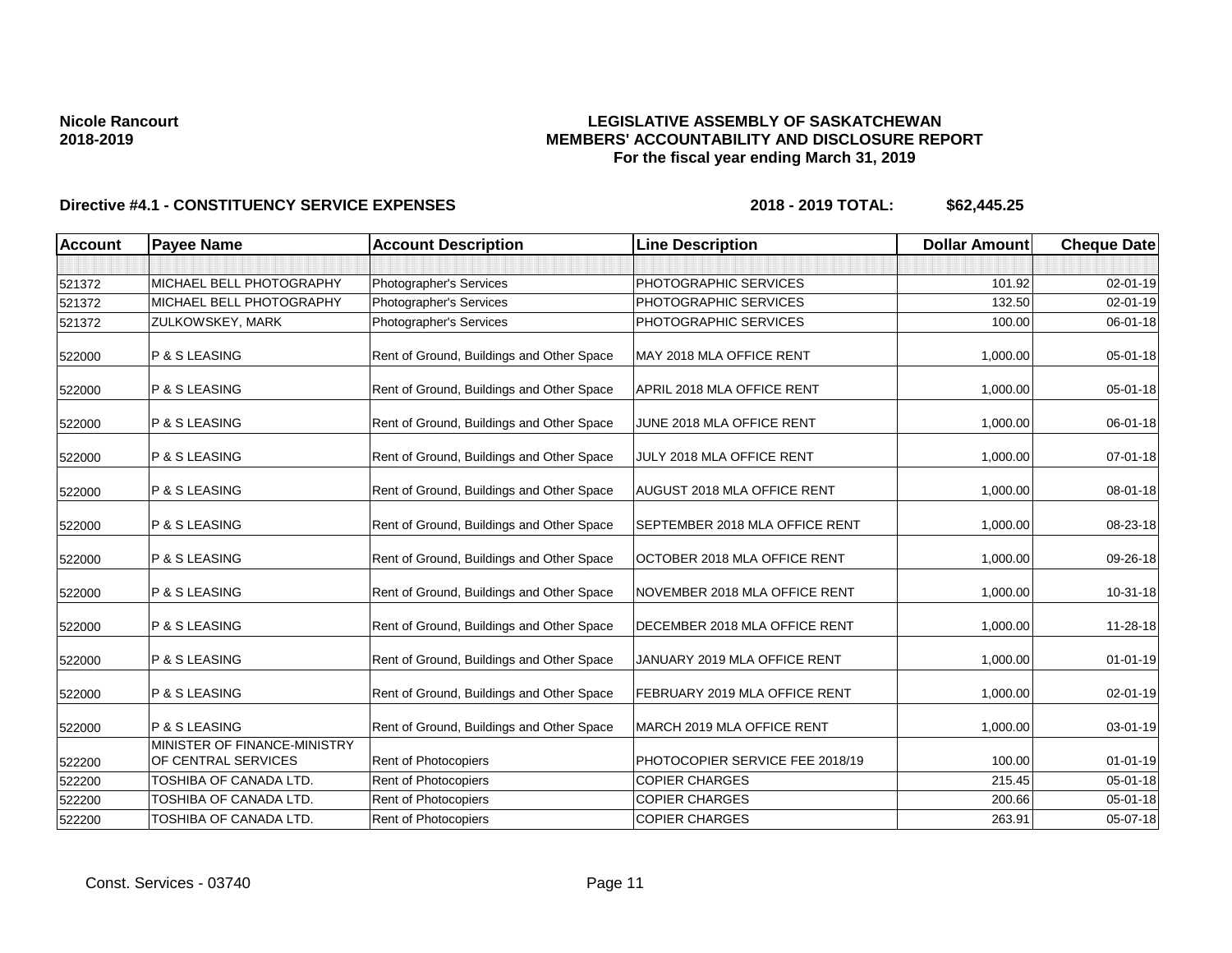## **LEGISLATIVE ASSEMBLY OF SASKATCHEWAN MEMBERS' ACCOUNTABILITY AND DISCLOSURE REPORT For the fiscal year ending March 31, 2019**

| <b>Account</b> | <b>Payee Name</b>             | <b>Account Description</b>           | <b>Line Description</b>                        | <b>Dollar Amount</b> | <b>Cheque Date</b> |
|----------------|-------------------------------|--------------------------------------|------------------------------------------------|----------------------|--------------------|
|                |                               |                                      |                                                |                      |                    |
| 522200         | TOSHIBA OF CANADA LTD.        | Rent of Photocopiers                 | <b>COPIER CHARGES</b>                          | 234.05               | $07 - 01 - 18$     |
| 522200         | TOSHIBA OF CANADA LTD.        | Rent of Photocopiers                 | <b>COPIER CHARGES</b>                          | 194.55               | 08-01-18           |
| 522200         | TOSHIBA OF CANADA LTD.        | Rent of Photocopiers                 | <b>COPIER CHARGES</b>                          | 209.22               | 09-01-18           |
| 522200         | TOSHIBA OF CANADA LTD.        | Rent of Photocopiers                 | <b>COPIER CHARGES</b>                          | 209.61               | 09-07-18           |
| 522200         | TOSHIBA OF CANADA LTD.        | Rent of Photocopiers                 | <b>COPIER CHARGES</b>                          | 202.24               | 10-08-18           |
| 522200         | TOSHIBA OF CANADA LTD.        | Rent of Photocopiers                 | <b>COPIER CHARGES</b>                          | 200.05               | $01 - 01 - 19$     |
| 522200         | TOSHIBA OF CANADA LTD.        | Rent of Photocopiers                 | <b>COPIER CHARGES</b>                          | 195.51               | $01 - 01 - 19$     |
| 522200         | TOSHIBA OF CANADA LTD.        | Rent of Photocopiers                 | <b>COPIER CHARGES</b>                          | 208.19               | $02 - 01 - 19$     |
| 522200         | TOSHIBA OF CANADA LTD.        | Rent of Photocopiers                 | <b>COPIER CHARGES</b>                          | 184.06               | 03-01-19           |
| 522200         | TOSHIBA OF CANADA LTD.        | Rent of Photocopiers                 | <b>COPIER CHARGE</b>                           | 207.08               | 03-08-19           |
| 522500         | PRINCE ALBERT INSURANCE LTD   | <b>Insurance Premiums</b>            | C70141541-3 2018-2019                          | 680.52               | $11-01-18$         |
| 525000         | ROTHENBURGER, ROSEMARIE E     | Postal, Courier, Freight and Related | POSTAGE/MISC OFFICE SUPPLIES                   | 94.50                | 08-22-18           |
| 525000         | ROTHENBURGER, ROSEMARIE E.    | Postal, Courier, Freight and Related | <b>POSTAGE</b>                                 | 1.45                 | 03-24-19           |
| 525000         | <b>STAPLES BUSINESS DEPOT</b> | Postal, Courier, Freight and Related | 107924 POSTAGE                                 | 180.20               | 05-01-18           |
| 525000         | <b>STAPLES BUSINESS DEPOT</b> | Postal, Courier, Freight and Related | 107924 OFFICE SUPPLIES/POSTAGE                 | 90.10                | 05-01-18           |
| 525000         | <b>STAPLES BUSINESS DEPOT</b> | Postal, Courier, Freight and Related | 107924 POSTAGE/OFFICE SUPPLIES                 | 180.20               | 06-01-18           |
| 525000         | <b>STAPLES BUSINESS DEPOT</b> | Postal, Courier, Freight and Related | 107924 POSTAGE/NEWSLETTER PRINT                | 1,120.42             | $07 - 01 - 18$     |
| 525000         | <b>STAPLES BUSINESS DEPOT</b> | Postal, Courier, Freight and Related | 107924 POSTAGE/OFFICE SUPPLIES                 | 270.30               | 08-01-18           |
| 525000         | <b>STAPLES BUSINESS DEPOT</b> | Postal, Courier, Freight and Related | 107924 POSTAGE/OFFICE SUPPLIES                 | 90.10                | 08-01-18           |
| 525000         | <b>STAPLES BUSINESS DEPOT</b> | Postal, Courier, Freight and Related | 107924 OFFICE SUPLIES POSTAGE                  | 180.20               | $11 - 13 - 18$     |
| 525000         | <b>STAPLES BUSINESS DEPOT</b> | Postal, Courier, Freight and Related | <b>POSTAGE 107924</b>                          | 90.10                | $01 - 01 - 19$     |
| 525000         | <b>STAPLES BUSINESS DEPOT</b> | Postal, Courier, Freight and Related | <b>POSTAGE 107924</b>                          | 90.10                | $01 - 01 - 19$     |
| 525000         | <b>STAPLES BUSINESS DEPOT</b> | Postal, Courier, Freight and Related | <b>POSTAGE</b>                                 | 190.80               | 03-06-19           |
| 528000         | NETFORE SYSTEMS INC.          | <b>Support Services</b>              | ANNUAL SOFTWARE LICENSE<br><b>SUBSCRIPTION</b> | 3,000.00             | 08-17-18           |
| 528000         | POWERLAND COMPUTERS LTD.      | <b>Support Services</b>              | <b>TECHNICAL SERVICE</b>                       | 73.94                | 06-01-18           |
| 528000         | POWERLAND COMPUTERS LTD.      | <b>Support Services</b>              | TECHNICAL SERVICE                              | 110.91               | 03-01-19           |
| 528000         | POWERLAND COMPUTERS LTD.      | <b>Support Services</b>              | <b>TECHNICAL SERVICE</b>                       | 73.94                | 03-21-19           |
| 529000         | <b>BENDIG, CARMELLE</b>       | <b>General Contractual Services</b>  | APRIL 2018 MLA OFFICE CLEANING                 | 100.00               | $05 - 01 - 18$     |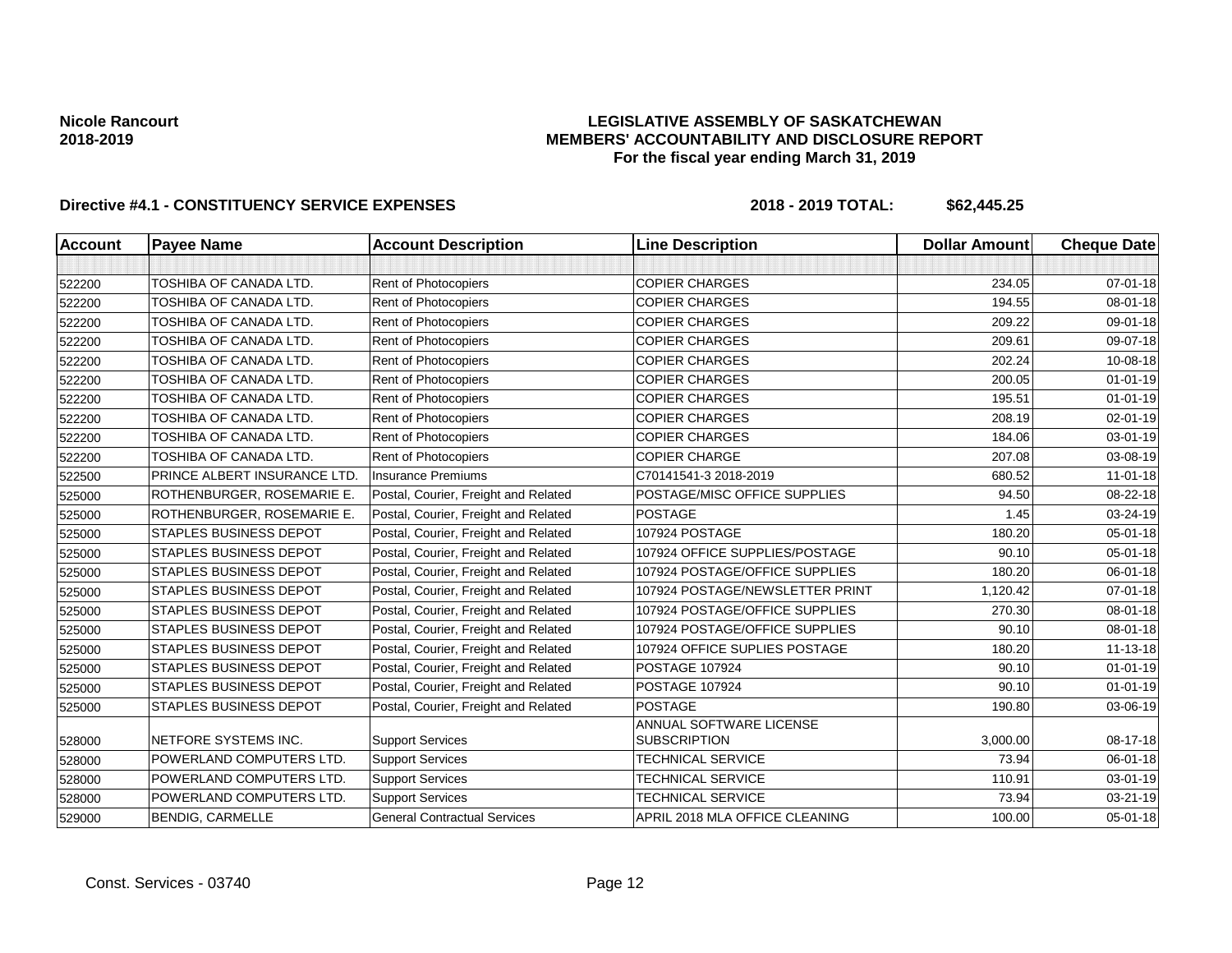## **LEGISLATIVE ASSEMBLY OF SASKATCHEWAN MEMBERS' ACCOUNTABILITY AND DISCLOSURE REPORT For the fiscal year ending March 31, 2019**

| <b>Account</b> | <b>Payee Name</b>             | <b>Account Description</b>          | <b>Line Description</b>           | <b>Dollar Amount</b> | <b>Cheque Date</b> |
|----------------|-------------------------------|-------------------------------------|-----------------------------------|----------------------|--------------------|
|                |                               |                                     |                                   |                      |                    |
| 529000         | <b>BENDIG, CARMELLE</b>       | <b>General Contractual Services</b> | MAY 2018 OFFICE CLEANING          | 100.00               | 05-01-18           |
| 529000         | <b>BENDIG, CARMELLE</b>       | <b>General Contractual Services</b> | JUNE 2018 CLEANING SERVICE        | 125.00               | 07-01-18           |
| 529000         | <b>BENDIG, CARMELLE</b>       | <b>General Contractual Services</b> | JULY 2018 CLEANING SERVICES       | 100.00               | 08-01-18           |
| 529000         | <b>BENDIG, CARMELLE</b>       | <b>General Contractual Services</b> | AUGUST 2018 MLA OFFICE CLEANING   | 100.00               | 08-20-18           |
| 529000         | <b>BENDIG, CARMELLE</b>       | <b>General Contractual Services</b> | SEPTEMBER 2018 OFFICE CLEANING    | 125.00               | 09-01-18           |
| 529000         | <b>BENDIG, CARMELLE</b>       | <b>General Contractual Services</b> | NOVEMBER 2018 MLA OFFICE CLEANING | 100.00               | 10-31-18           |
| 529000         | <b>BENDIG, CARMELLE</b>       | <b>General Contractual Services</b> | NOVEMBER 2018 CLEANING SERVICES   | 100.00               | 11-28-18           |
| 529000         | <b>BENDIG, CARMELLE</b>       | <b>General Contractual Services</b> | DECEMBER 2018 CLEANING SERVICES   | 125.00               | $01 - 01 - 19$     |
| 529000         | BURTON, JOHN                  | <b>General Contractual Services</b> | OFFICE CLEANING JANUARY 2019      | 100.00               | 02-01-19           |
| 529000         | <b>BURTON, JOHN</b>           | <b>General Contractual Services</b> | MARCH 2019 OFFICE CLEANING        | 125.00               | 03-01-19           |
| 529000         | <b>BURTON, JOHN</b>           | <b>General Contractual Services</b> | FEBRUARY 2019 MLA OFFICE CLEANING | 100.00               | $03 - 01 - 19$     |
| 529000         | RANCOURT, NICOLE              | <b>General Contractual Services</b> | REIMB: FLORAL ARRANGEMENT         | 111.00               | $11 - 01 - 18$     |
| 529200         | ROTHENBURGER, ROSEMARIE E.    | <b>Professional Development</b>     | <b>REIMB: SUMA REGISTRATION</b>   | 375.00               | $04 - 01 - 18$     |
| 530500         | 101142236 SASKATCHEWAN LTD.   | Media Placement                     | <b>ADVERTISING</b>                | 588.00               | 03-01-19           |
| 530500         | 101142236 SASKATCHEWAN LTD.   | Media Placement                     | <b>ADVERTISING</b>                | 576.75               | 03-01-19           |
| 530500         | FOLIOJUMPLINE PUBLISHING INC. | Media Placement                     | <b>ADVERTISING</b>                | 50.00                | 05-01-18           |
| 530500         | FOLIOJUMPLINE PUBLISHING INC. | Media Placement                     | <b>ADVERTISING</b>                | 50.00                | 05-01-18           |
| 530500         | FOLIOJUMPLINE PUBLISHING INC. | Media Placement                     | <b>ADVERTISING</b>                | 50.00                | 05-01-18           |
| 530500         | FOLIOJUMPLINE PUBLISHING INC. | Media Placement                     | <b>ADVERTISING</b>                | 50.00                | 05-12-18           |
| 530500         | FOLIOJUMPLINE PUBLISHING INC. | Media Placement                     | <b>ADVERTISING</b>                | 50.00                | $06 - 01 - 18$     |
| 530500         | FOLIOJUMPLINE PUBLISHING INC. | Media Placement                     | <b>ADVERTISING</b>                | 50.00                | 06-01-18           |
| 530500         | FOLIOJUMPLINE PUBLISHING INC. | Media Placement                     | <b>ADVERTISING</b>                | 50.00                | 06-01-18           |
| 530500         | FOLIOJUMPLINE PUBLISHING INC. | Media Placement                     | <b>ADVERTISING</b>                | 50.00                | 06-13-18           |
| 530500         | FOLIOJUMPLINE PUBLISHING INC. | <b>Media Placement</b>              | <b>ADVERTISING</b>                | 50.00                | 07-01-18           |
| 530500         | FOLIOJUMPLINE PUBLISHING INC. | Media Placement                     | <b>ADVERTISING</b>                | 50.00                | 08-01-18           |
| 530500         | FOLIOJUMPLINE PUBLISHING INC. | Media Placement                     | <b>ADVERTISING</b>                | 50.00                | 08-01-18           |
| 530500         | FOLIOJUMPLINE PUBLISHING INC. | Media Placement                     | <b>ADVERTISING</b>                | 50.00                | $08 - 01 - 18$     |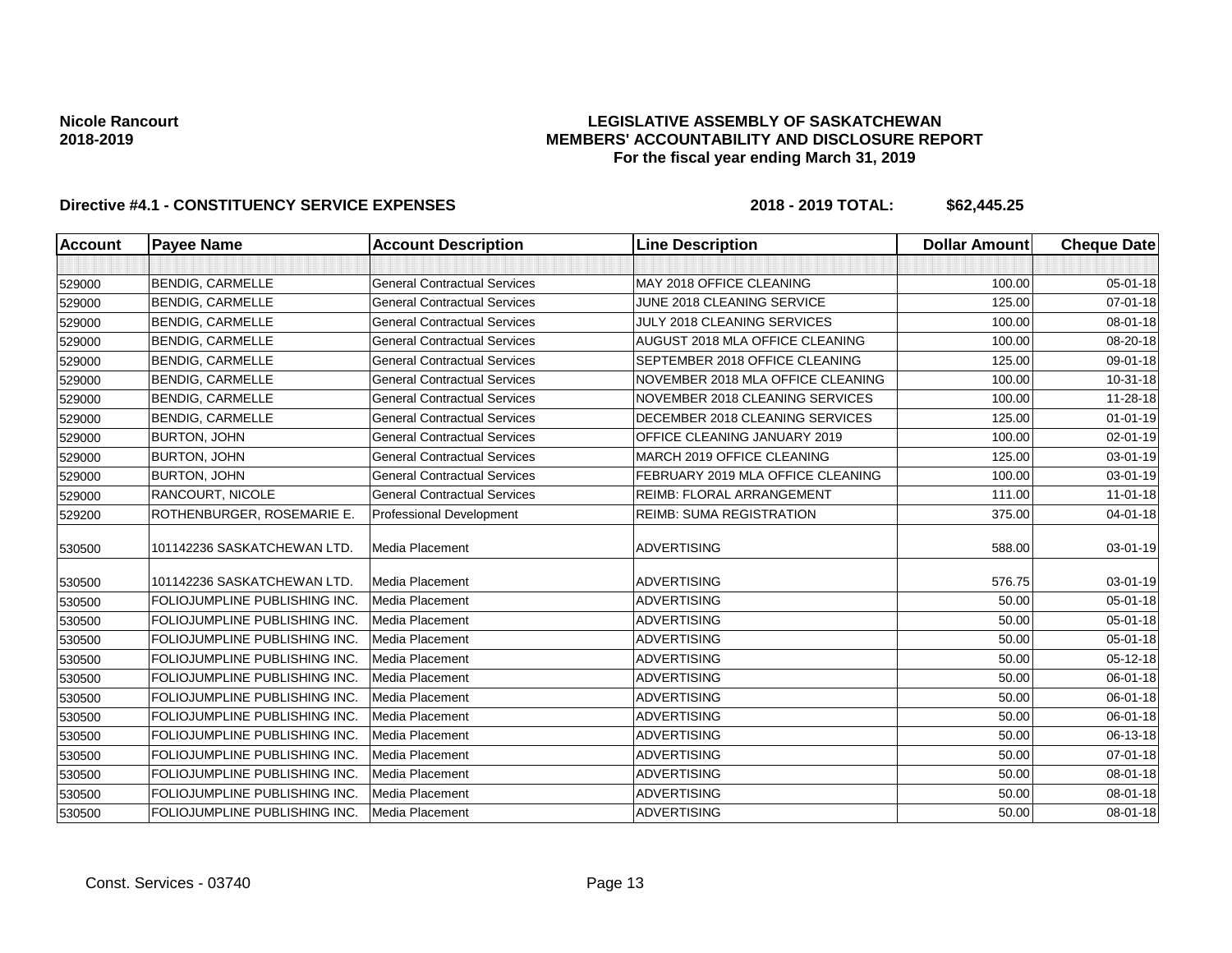## **LEGISLATIVE ASSEMBLY OF SASKATCHEWAN MEMBERS' ACCOUNTABILITY AND DISCLOSURE REPORT For the fiscal year ending March 31, 2019**

| <b>Account</b> | <b>Payee Name</b>                   | <b>Account Description</b> | <b>Line Description</b> | <b>Dollar Amount</b> | <b>Cheque Date</b> |
|----------------|-------------------------------------|----------------------------|-------------------------|----------------------|--------------------|
|                |                                     |                            |                         |                      |                    |
| 530500         | FOLIOJUMPLINE PUBLISHING INC.       | Media Placement            | <b>ADVERTISING</b>      | 50.00                | 08-01-18           |
| 530500         | FOLIOJUMPLINE PUBLISHING INC.       | Media Placement            | <b>ADVERTISING</b>      | 50.00                | $10 - 01 - 18$     |
| 530500         | FOLIOJUMPLINE PUBLISHING INC.       | Media Placement            | <b>ADVERTISING</b>      | 100.00               | $10 - 01 - 18$     |
| 530500         | FOLIOJUMPLINE PUBLISHING INC.       | Media Placement            | <b>ADVERTISING</b>      | 100.00               | 10-01-18           |
| 530500         | FOLIOJUMPLINE PUBLISHING INC.       | Media Placement            | <b>ADVERTISING</b>      | 50.00                | $10 - 01 - 18$     |
| 530500         | FOLIOJUMPLINE PUBLISHING INC.       | Media Placement            | <b>ADVERTISING</b>      | 50.00                | $10 - 01 - 18$     |
| 530500         | FOLIOJUMPLINE PUBLISHING INC.       | Media Placement            | <b>ADVERTISING</b>      | 50.00                | $10 - 01 - 18$     |
| 530500         | FOLIOJUMPLINE PUBLISHING INC.       | Media Placement            | <b>ADVERTISING</b>      | 175.00               | 10-06-18           |
| 530500         | FOLIOJUMPLINE PUBLISHING INC.       | Media Placement            | <b>ADVERTISING</b>      | 50.00                | 10-13-18           |
| 530500         | FOLIOJUMPLINE PUBLISHING INC.       | Media Placement            | <b>ADVERTISING</b>      | 50.00                | $11-01-18$         |
| 530500         | FOLIOJUMPLINE PUBLISHING INC.       | Media Placement            | <b>ADVERTISING</b>      | 50.00                | $11-01-18$         |
| 530500         | FOLIOJUMPLINE PUBLISHING INC.       | Media Placement            | <b>ADVERTISING</b>      | 50.00                | $11 - 17 - 18$     |
| 530500         | FOLIOJUMPLINE PUBLISHING INC.       | Media Placement            | <b>ADVERTISING</b>      | 50.00                | $01 - 01 - 19$     |
| 530500         | FOLIOJUMPLINE PUBLISHING INC.       | Media Placement            | <b>ADVERTISING</b>      | 50.00                | $01 - 01 - 19$     |
| 530500         | FOLIOJUMPLINE PUBLISHING INC.       | Media Placement            | <b>ADVERTISING</b>      | 50.00                | $01 - 01 - 19$     |
| 530500         | FOLIOJUMPLINE PUBLISHING INC.       | Media Placement            | <b>ADVERTISING</b>      | 50.00                | $01 - 01 - 19$     |
| 530500         | FOLIOJUMPLINE PUBLISHING INC.       | Media Placement            | <b>ADVERTISING</b>      | 50.00                | $01 - 05 - 19$     |
| 530500         | FOLIOJUMPLINE PUBLISHING INC.       | Media Placement            | <b>ADVERTISING</b>      | 50.00                | 02-01-19           |
| 530500         | FOLIOJUMPLINE PUBLISHING INC.       | Media Placement            | <b>ADVERTISING</b>      | 50.00                | $02 - 01 - 19$     |
| 530500         | FOLIOJUMPLINE PUBLISHING INC.       | Media Placement            | <b>ADVERTISING</b>      | 50.00                | 02-01-19           |
| 530500         | FOLIOJUMPLINE PUBLISHING INC.       | Media Placement            | <b>ADVERTISING</b>      | 150.00               | $02 - 01 - 19$     |
| 530500         | FOLIOJUMPLINE PUBLISHING INC.       | Media Placement            | <b>ADVERTISING</b>      | 350.00               | $02 - 01 - 19$     |
| 530500         | FOLIOJUMPLINE PUBLISHING INC.       | Media Placement            | <b>ADVERTISING</b>      | 50.00                | $02 - 01 - 19$     |
| 530500         | FOLIOJUMPLINE PUBLISHING INC.       | Media Placement            | <b>ADVERTISING</b>      | 50.00                | $02 - 01 - 19$     |
| 530500         | FOLIOJUMPLINE PUBLISHING INC.       | Media Placement            | <b>ADVERTISING</b>      | 237.50               | 02-01-19           |
| 530500         | FOLIOJUMPLINE PUBLISHING INC.       | Media Placement            | <b>ADVERTISING</b>      | 50.00                | $02 - 01 - 19$     |
| 530500         | FOLIOJUMPLINE PUBLISHING INC.       | Media Placement            | <b>ADVERTISING</b>      | 50.00                | 02-01-19           |
| 530500         | <b>FOLIOJUMPLINE PUBLISHING INC</b> | Media Placement            | <b>ADVERTISING</b>      | 50.00                | 02-01-19           |
| 530500         | FOLIOJUMPLINE PUBLISHING INC.       | Media Placement            | <b>ADVERTISING</b>      | 50.00                | $02 - 01 - 19$     |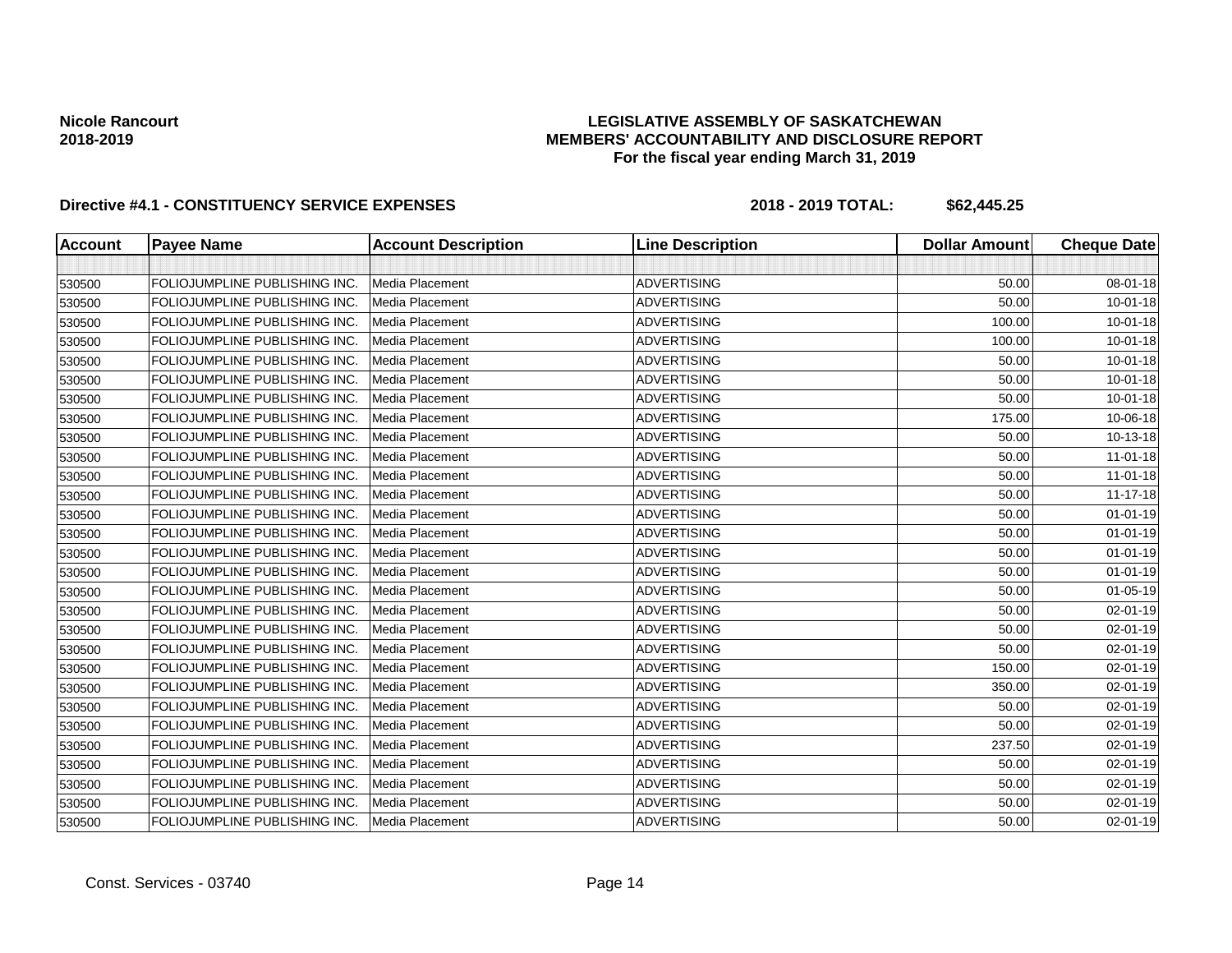## **LEGISLATIVE ASSEMBLY OF SASKATCHEWAN MEMBERS' ACCOUNTABILITY AND DISCLOSURE REPORT For the fiscal year ending March 31, 2019**

| <b>Account</b> | <b>Payee Name</b>                   | <b>Account Description</b> | <b>Line Description</b> | <b>Dollar Amount</b> | <b>Cheque Date</b> |
|----------------|-------------------------------------|----------------------------|-------------------------|----------------------|--------------------|
|                |                                     |                            |                         |                      |                    |
| 530500         | FOLIOJUMPLINE PUBLISHING INC.       | Media Placement            | <b>ADVERTISING</b>      | 50.00                | 03-01-19           |
| 530500         | FOLIOJUMPLINE PUBLISHING INC.       | Media Placement            | <b>ADVERTISING</b>      | 125.00               | 03-01-19           |
| 530500         | FOLIOJUMPLINE PUBLISHING INC.       | Media Placement            | <b>ADVERTISING</b>      | 50.00                | 03-01-19           |
| 530500         | FOLIOJUMPLINE PUBLISHING INC.       | Media Placement            | <b>ADVERTISING</b>      | 50.00                | 03-01-19           |
| 530500         | FOLIOJUMPLINE PUBLISHING INC.       | Media Placement            | <b>ADVERTISING</b>      | 50.00                | 03-09-19           |
| 530500         | FOLIOJUMPLINE PUBLISHING INC.       | Media Placement            | <b>ADVERTISING</b>      | 50.00                | 03-16-19           |
| 530500         | FOLIOJUMPLINE PUBLISHING INC.       | Media Placement            | <b>ADVERTISING</b>      | 50.00                | 03-23-19           |
| 530500         | FOLIOJUMPLINE PUBLISHING INC.       | Media Placement            | ADVERTISING             | 50.00                | 03-29-19           |
| 530500         | JAZZ MANAGEMENT LTD.                | Media Placement            | <b>ADVERTISING</b>      | 41.67                | 05-01-18           |
| 530500         | JAZZ MANAGEMENT LTD.                | Media Placement            | <b>ADVERTISING</b>      | 41.67                | 05-01-18           |
| 530500         | JAZZ MANAGEMENT LTD.                | Media Placement            | <b>ADVERTISING</b>      | 41.67                | 06-01-18           |
| 530500         | JAZZ MANAGEMENT LTD.                | Media Placement            | <b>ADVERTISING</b>      | 41.67                | 07-01-18           |
| 530500         | JAZZ MANAGEMENT LTD.                | Media Placement            | <b>ADVERTISING</b>      | 41.67                | 08-01-18           |
| 530500         | JAZZ MANAGEMENT LTD.                | Media Placement            | <b>ADVERTISING</b>      | 41.67                | 09-01-18           |
| 530500         | JAZZ MANAGEMENT LTD.                | Media Placement            | <b>ADVERTISING</b>      | 41.67                | $10 - 01 - 18$     |
| 530500         | JAZZ MANAGEMENT LTD.                | Media Placement            | <b>ADVERTISING</b>      | 41.67                | $11-01-18$         |
| 530500         | JAZZ MANAGEMENT LTD.                | Media Placement            | <b>ADVERTISING</b>      | 41.67                | $01 - 01 - 19$     |
| 530500         | JAZZ MANAGEMENT LTD.                | Media Placement            | <b>ADVERTISING</b>      | 41.67                | $01 - 01 - 19$     |
| 530500         | JAZZ MANAGEMENT LTD.                | Media Placement            | <b>ADVERTISING</b>      | 41.67                | 02-01-19           |
| 530500         | JAZZ MANAGEMENT LTD.                | Media Placement            | <b>ADVERTISING</b>      | 41.67                | 03-01-19           |
|                | <b>JIM PATTISON BROADCAST</b>       |                            |                         |                      |                    |
| 530500         | <b>GROUP</b>                        | Media Placement            | <b>ADVERTISING</b>      | 750.00               | $01 - 01 - 19$     |
| 530500         | <b>MADD MESSAGE</b>                 | Media Placement            | <b>ADVERTISING</b>      | 108.33               | 08-01-18           |
| 530500         | MINTO REC CENTRE & LOUNGE           | Media Placement            | <b>ADVERTISING</b>      | 325.00               | 08-15-18           |
| 530500         | MISSINIPI BROADCASTING CORP.        | Media Placement            | <b>ADVERTISING</b>      | 500.00               | 09-01-18           |
| 530500         | MISSINIPI BROADCASTING CORP.        | Media Placement            | <b>ADVERTISING</b>      | 253.00               | $10 - 01 - 18$     |
| 530500         | MISSINIPI BROADCASTING CORP.        | Media Placement            | ADVERTISING             | 253.00               | $01 - 01 - 19$     |
| 530500         | <b>MISSINIPI BROADCASTING CORP.</b> | Media Placement            | <b>ADVERTISING</b>      | 253.00               | $01 - 01 - 19$     |
| 530500         | MISSINIPI BROADCASTING CORP.        | Media Placement            | <b>ADVERTISING</b>      | 282.00               | $01 - 01 - 19$     |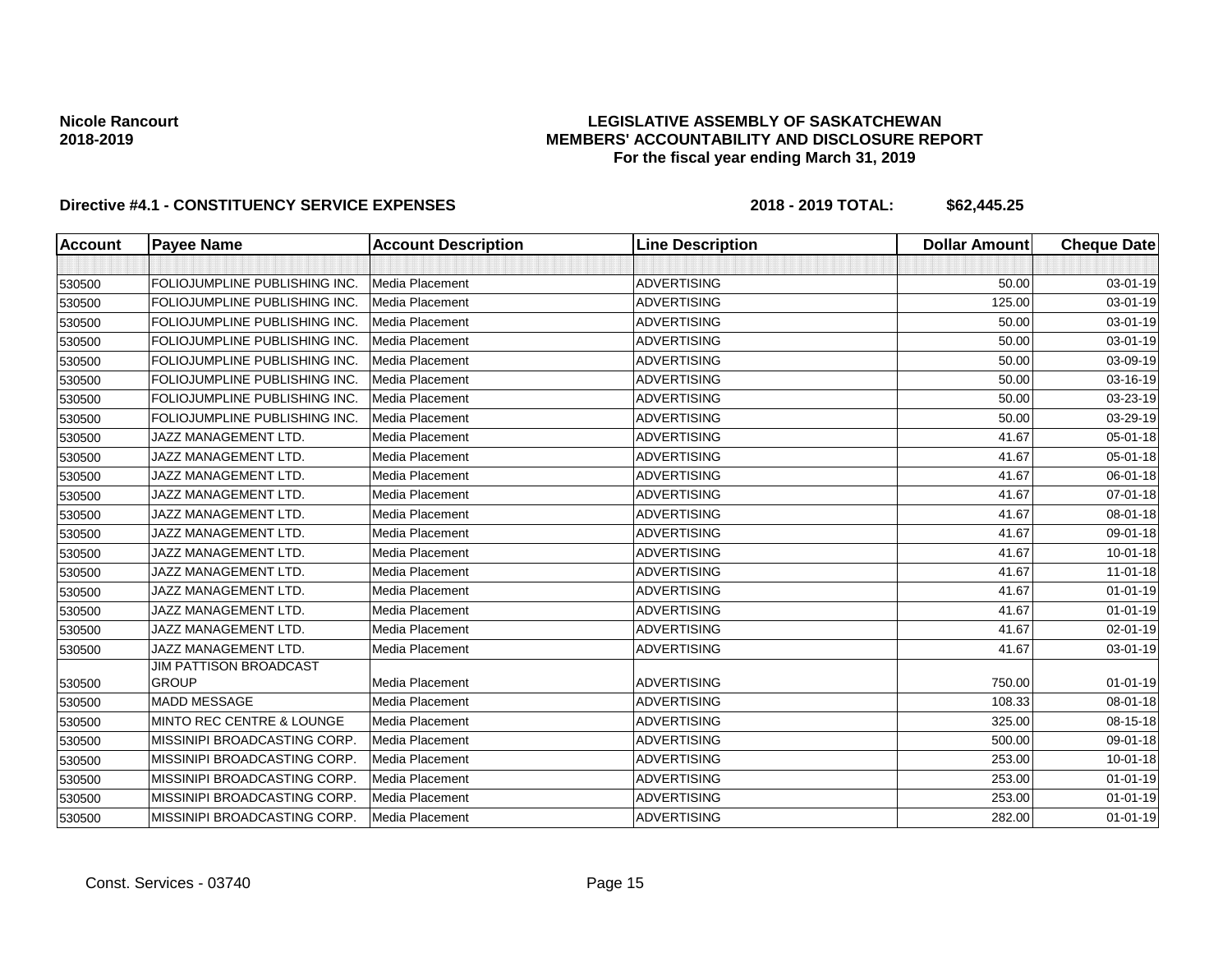## **LEGISLATIVE ASSEMBLY OF SASKATCHEWAN MEMBERS' ACCOUNTABILITY AND DISCLOSURE REPORT For the fiscal year ending March 31, 2019**

| <b>Account</b> | <b>Payee Name</b>                              | <b>Account Description</b> | <b>Line Description</b> | <b>Dollar Amount</b> | <b>Cheque Date</b> |
|----------------|------------------------------------------------|----------------------------|-------------------------|----------------------|--------------------|
|                |                                                |                            |                         |                      |                    |
| 530500         | MISSINIPI BROADCASTING CORP.                   | Media Placement            | <b>ADVERTISING</b>      | 253.00               | $02 - 01 - 19$     |
| 530500         | MISSINIPI BROADCASTING CORP.                   | Media Placement            | <b>ADVERTISING</b>      | 253.00               | 03-01-19           |
| 530500         | MISSINIPI BROADCASTING CORP.                   | Media Placement            | <b>ADVERTISING</b>      | 253.00               | 03-01-19           |
| 530500         | MISSINIPI BROADCASTING CORP.                   | Media Placement            | <b>ADVERTISING</b>      | 253.00               | $03 - 01 - 19$     |
| 530500         | MOOSE JAW EXPRESS.COM                          | Media Placement            | <b>ADVERTISING</b>      | 61.15                | $02 - 01 - 19$     |
| 530500         | P.A. SHOPPER (ADGRAPHICS LTD.) Media Placement |                            | <b>ADVERTISING</b>      | 180.40               | 05-01-18           |
| 530500         | P.A. SHOPPER (ADGRAPHICS LTD.) Media Placement |                            | <b>ADVERTISING</b>      | 146.00               | 05-10-18           |
| 530500         | P.A. SHOPPER (ADGRAPHICS LTD.) Media Placement |                            | <b>ADVERTISING</b>      | 133.34               | 05-17-18           |
| 530500         | P.A. SHOPPER (ADGRAPHICS LTD.) Media Placement |                            | <b>ADVERTISING</b>      | 133.33               | 07-01-18           |
| 530500         | P.A. SHOPPER (ADGRAPHICS LTD.) Media Placement |                            | <b>ADVERTISING</b>      | 114.00               | 07-01-18           |
| 530500         | P.A. SHOPPER (ADGRAPHICS LTD.) Media Placement |                            | <b>ADVERTISING</b>      | 114.00               | 07-01-18           |
| 530500         | P.A. SHOPPER (ADGRAPHICS LTD.) Media Placement |                            | <b>ADVERTISING</b>      | 133.34               | 08-01-18           |
| 530500         | P.A. SHOPPER (ADGRAPHICS LTD.) Media Placement |                            | <b>ADVERTISING</b>      | 76.00                | 08-01-18           |
| 530500         | P.A. SHOPPER (ADGRAPHICS LTD.) Media Placement |                            | <b>ADVERTISING</b>      | 114.00               | 09-01-18           |
| 530500         | P.A. SHOPPER (ADGRAPHICS LTD.) Media Placement |                            | <b>ADVERTISING</b>      | 133.33               | $10 - 01 - 18$     |
| 530500         | P.A. SHOPPER (ADGRAPHICS LTD.) Media Placement |                            | <b>ADVERTISING</b>      | 76.00                | 10-11-18           |
| 530500         | P.A. SHOPPER (ADGRAPHICS LTD.) Media Placement |                            | <b>ADVERTISING</b>      | 114.00               | $11-01-18$         |
| 530500         | P.A. SHOPPER (ADGRAPHICS LTD.) Media Placement |                            | <b>ADVERTISING</b>      | 114.00               | $11 - 08 - 18$     |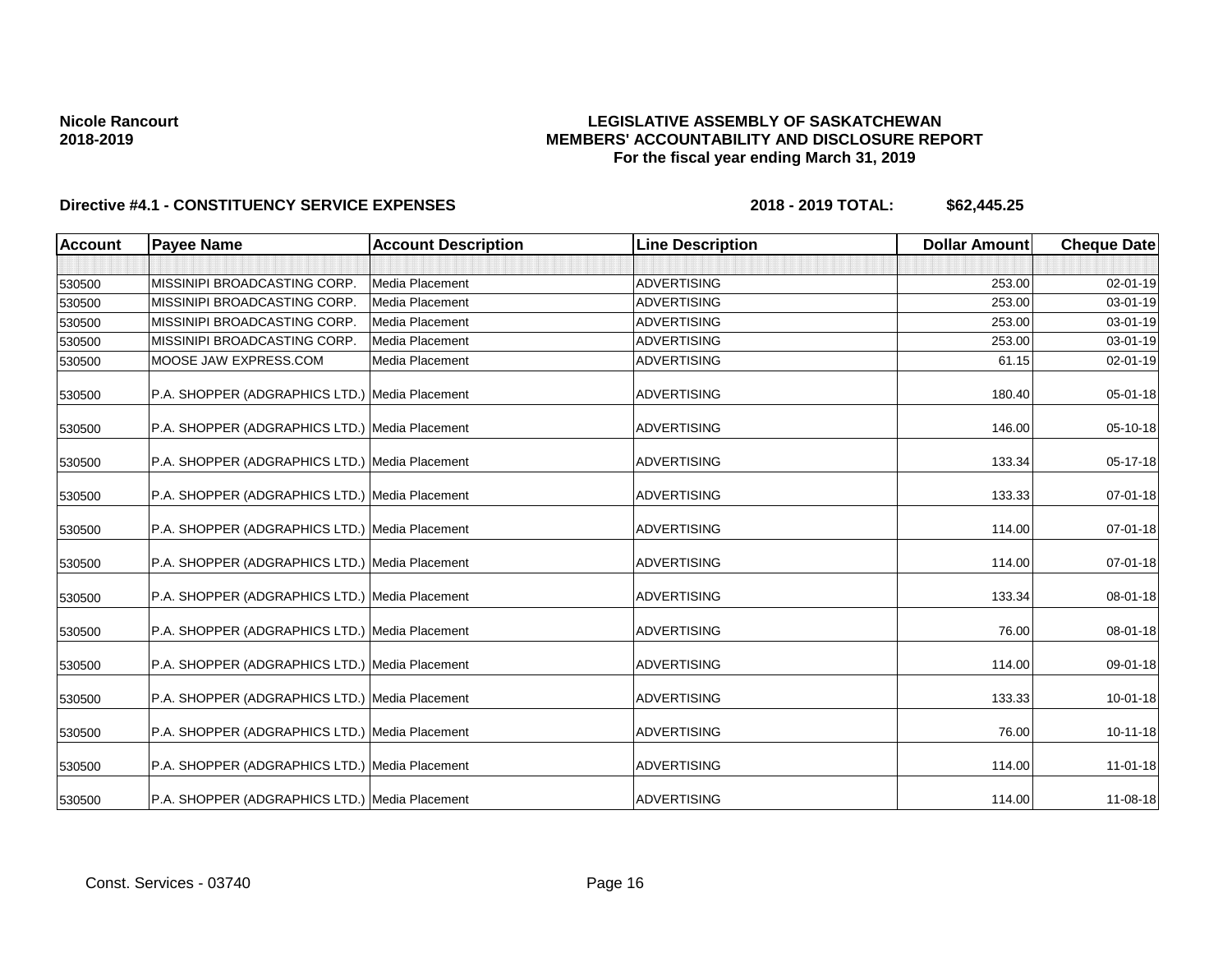## **LEGISLATIVE ASSEMBLY OF SASKATCHEWAN MEMBERS' ACCOUNTABILITY AND DISCLOSURE REPORT For the fiscal year ending March 31, 2019**

| Account | <b>Payee Name</b>                                      | <b>Account Description</b> | <b>Line Description</b> | <b>Dollar Amount</b> | <b>Cheque Date</b> |
|---------|--------------------------------------------------------|----------------------------|-------------------------|----------------------|--------------------|
|         |                                                        |                            |                         |                      |                    |
| 530500  | P.A. SHOPPER (ADGRAPHICS LTD.) Media Placement         |                            | <b>ADVERTISING</b>      | 133.33               | $01 - 01 - 19$     |
| 530500  | P.A. SHOPPER (ADGRAPHICS LTD.) Media Placement         |                            | <b>ADVERTISING</b>      | 133.34               | $01 - 01 - 19$     |
| 530500  | P.A. SHOPPER (ADGRAPHICS LTD.) Media Placement         |                            | <b>ADVERTISING</b>      | 279.00               | 03-20-19           |
| 530500  | P.A. TOURISM & MARKETING<br><b>BUREAU INC.</b>         | <b>Media Placement</b>     | <b>ADVERTISING</b>      | 295.00               | 05-01-18           |
| 530500  | P.A. TOURISM & MARKETING<br><b>BUREAU INC.</b>         | Media Placement            | <b>ADVERTISING</b>      | 315.00               | 03-01-19           |
| 530500  | POSTMEDIA NETWORK INC.                                 | <b>Media Placement</b>     | ADVERTISING - NO GST    | 32.31                | $03 - 01 - 19$     |
| 530500  | POSTMEDIA NETWORK INC.                                 | Media Placement            | ADVERTISING - NO GST    | 8.08                 | 03-01-19           |
| 530500  | PRINCE ALBERT EXHIBITION<br><b>ASSOC</b>               | <b>Media Placement</b>     | <b>ADVERTISING</b>      | 100.00               | $05 - 01 - 18$     |
| 530500  | PRINCE ALBERT FEMALE HOCKEY                            | Media Placement            | <b>ADVERTISING</b>      | 50.00                | 02-12-19           |
| 530500  | PRINCE ALBERT GOLF & CURLING<br><b>CLUB INC.</b>       | Media Placement            | ADVERTISING             | 500.00               | $10 - 01 - 18$     |
| 530500  | PRINCE ALBERT TITANS HOCKEY<br><b>CLUB</b>             | <b>Media Placement</b>     | <b>ADVERTISING</b>      | 200.00               | $10 - 01 - 18$     |
| 530500  | <b>PRINCE ALBERT WINTER FESTIVAL</b><br><b>SOCIETY</b> | Media Placement            | <b>ADVERTISING</b>      | 250.00               | $02 - 01 - 19$     |
| 530500  | <b>PUETZ ENTERPRISES LTD</b>                           | <b>Media Placement</b>     | <b>ADVERTISING</b>      | 400.00               | $05 - 01 - 18$     |
| 530500  | <b>PUETZ ENTERPRISES LTD</b>                           | Media Placement            | <b>ADVERTISING</b>      | 400.00               | 05-01-18           |
| 530500  | <b>PUETZ ENTERPRISES LTD</b>                           | <b>Media Placement</b>     | <b>ADVERTISING</b>      | 400.00               | 06-01-18           |
| 530500  | <b>PUETZ ENTERPRISES LTD</b>                           | Media Placement            | <b>ADVERTISING</b>      | 400.00               | 08-01-18           |
| 530500  | <b>PUETZ ENTERPRISES LTD</b>                           | Media Placement            | <b>ADVERTISING</b>      | 400.00               | 08-01-18           |
| 530500  | <b>PUETZ ENTERPRISES LTD</b>                           | Media Placement            | <b>ADVERTISING</b>      | 400.00               | 09-01-18           |
| 530500  | <b>PUETZ ENTERPRISES LTD</b>                           | <b>Media Placement</b>     | <b>ADVERTISING</b>      | 400.00               | $10 - 01 - 18$     |
| 530500  | <b>PUETZ ENTERPRISES LTD</b>                           | Media Placement            | ADVERTISING             | 400.00               | $01 - 01 - 19$     |
| 530500  | <b>PUETZ ENTERPRISES LTD</b>                           | Media Placement            | <b>ADVERTISING</b>      | 400.00               | $01 - 01 - 19$     |
| 530500  | <b>PUETZ ENTERPRISES LTD</b>                           | Media Placement            | <b>ADVERTISING</b>      | 400.00               | $01 - 01 - 19$     |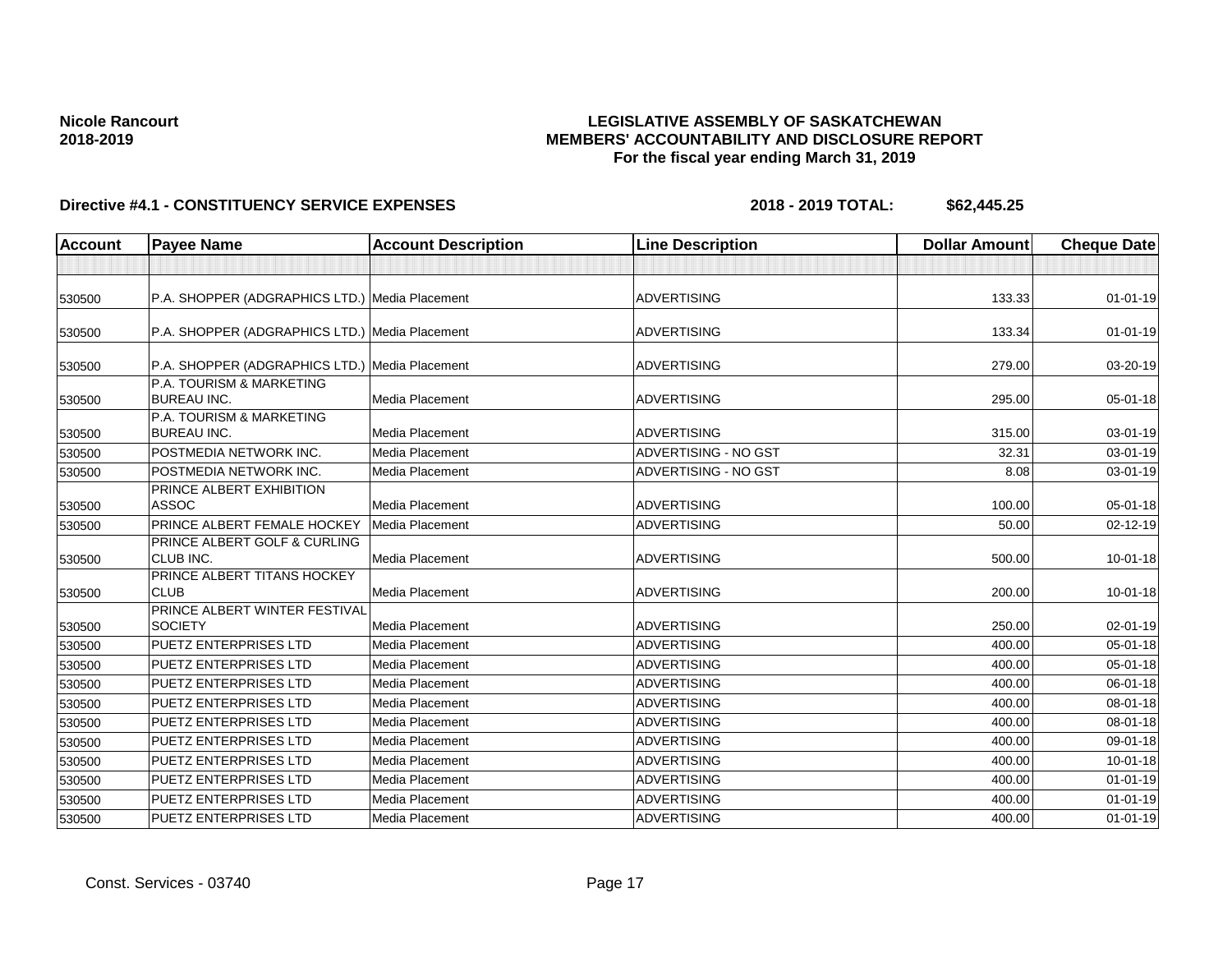## **LEGISLATIVE ASSEMBLY OF SASKATCHEWAN MEMBERS' ACCOUNTABILITY AND DISCLOSURE REPORT For the fiscal year ending March 31, 2019**

| <b>Account</b> | <b>Payee Name</b>                              | <b>Account Description</b> | <b>Line Description</b>                                   | <b>Dollar Amount</b> | <b>Cheque Date</b> |
|----------------|------------------------------------------------|----------------------------|-----------------------------------------------------------|----------------------|--------------------|
|                |                                                |                            |                                                           |                      |                    |
| 530500         | <b>PUETZ ENTERPRISES LTD</b>                   | Media Placement            | <b>ADVERTISING</b>                                        | 400.00               | 02-01-19           |
| 530500         | <b>PUETZ ENTERPRISES LTD</b>                   | Media Placement            | <b>ADVERTISING</b>                                        | 400.00               | $03 - 01 - 19$     |
| 530500         | RAWLCO RADIO LTD.                              | Media Placement            | <b>ADVERTISING</b>                                        | 590.25               | 03-18-19           |
| 530500         | RAWLCO RADIO LTD.                              | Media Placement            | <b>ADVERTISING</b>                                        | 3,245.00             | 03-26-19           |
| 530500         | ROYAL CANADIAN LEGION<br>SASKATCHEWAN COMMAND  | Media Placement            | <b>ADVERTISING</b>                                        | 76.56                | 03-12-19           |
| 530500         | <b>ST. LOUIS LIONS CLUB</b>                    | Media Placement            | <b>ADVERTISING</b>                                        | 100.00               | 06-01-18           |
| 530500         | <b>STAR NEWS PUBLISHING INC.</b>               | Media Placement            | <b>ADVERTISING</b>                                        | 50.00                | 04-03-18           |
| 530500         | <b>STAR NEWS PUBLISHING INC.</b>               | Media Placement            | <b>ADVERTISING</b>                                        | $-50.00$             | 06-05-18           |
| 530500         | SUDDENLY SASKATCHEWAN<br><b>MAGAZINE</b>       | Media Placement            | <b>ADVERTISING</b>                                        | 30.00                | 03-01-19           |
| 530500         | <b>WORLD SPECTATOR</b>                         | Media Placement            | <b>ADVERTISING</b>                                        | 51.67                | $10 - 01 - 18$     |
| 530800         | <b>STAPLES BUSINESS DEPOT</b>                  | Publications               | NEWSLETTER PRINT                                          | 1,220.06             | $07 - 01 - 18$     |
| 530900         | <b>ENCHANTED FLORIST</b>                       | <b>Promotional Items</b>   | <b>POINTSETTIAS</b>                                       | 273.48               | $01 - 01 - 19$     |
| 530900         | RANCOURT, NICOLE                               | <b>Promotional Items</b>   | <b>REIMB: FLOWERS</b>                                     | 54.38                | 05-01-18           |
| 530900         | <b>RANCOURT, NICOLE</b>                        | <b>Promotional Items</b>   | <b>REIMB: GREETING CARDS</b>                              | 4.45                 | 08-01-18           |
| 530900         | <b>RANCOURT, NICOLE</b>                        | <b>Promotional Items</b>   | SUPPLIES/GREETING CARD/FLORAL<br>ARRANGEMENT              | 44.96                | 08-20-18           |
| 530900         | <b>RANCOURT, NICOLE</b>                        | <b>Promotional Items</b>   | <b>REIMBI: FLORAL ARRANGEMENT/MISC</b><br>OFFICE SUPPLIES | 83.25                | $01 - 01 - 19$     |
| 530900         | <b>RANCOURT, NICOLE</b>                        | <b>Promotional Items</b>   | <b>REIMB: FLORAL</b><br>ARRANGEMENT/MISC/OFFICE SUPPLIES  | 97.14                | 03-24-19           |
| 530900         | ROTHENBURGER, ROSEMARIE E.                     | <b>Promotional Items</b>   | <b>MISC OFFICE SUPPLIES</b>                               | 43.27                | 06-01-18           |
| 530900         | ROTHENBURGER, ROSEMARIE E.                     | <b>Promotional Items</b>   | PINS/FLOWERS/MISC OFFICE SUPPLIES                         | 163.50               | 08-01-18           |
| 530900         | ROTHENBURGER, ROSEMARIE E.                     | <b>Promotional Items</b>   | <b>FLORAL/MISC &amp; OFFICE SUPPLIES</b>                  | 108.23               | $01 - 02 - 19$     |
| 530900         | <b>ROYAL CANADIAN LEGION</b><br>BRANCH NO. 002 | <b>Promotional Items</b>   | <b>WREATH</b>                                             | 40.00                | 05-03-18           |
| 530900         | <b>SCENTIMENTS FLORAL LTD.</b>                 | <b>Promotional Items</b>   | <b>FLORAL ARRANGEMENT</b>                                 | 53.00                | $01 - 01 - 19$     |
| 530900         | <b>SCENTIMENTS FLORAL LTD.</b>                 | Promotional Items          | <b>POINTSETTIAS</b>                                       | 256.52               | $01 - 01 - 19$     |
| 530900         | <b>SIGNATURE GRAPHICS</b>                      | <b>Promotional Items</b>   | <b>CHRISTMAS CARDS</b>                                    | 439.00               | $01 - 01 - 19$     |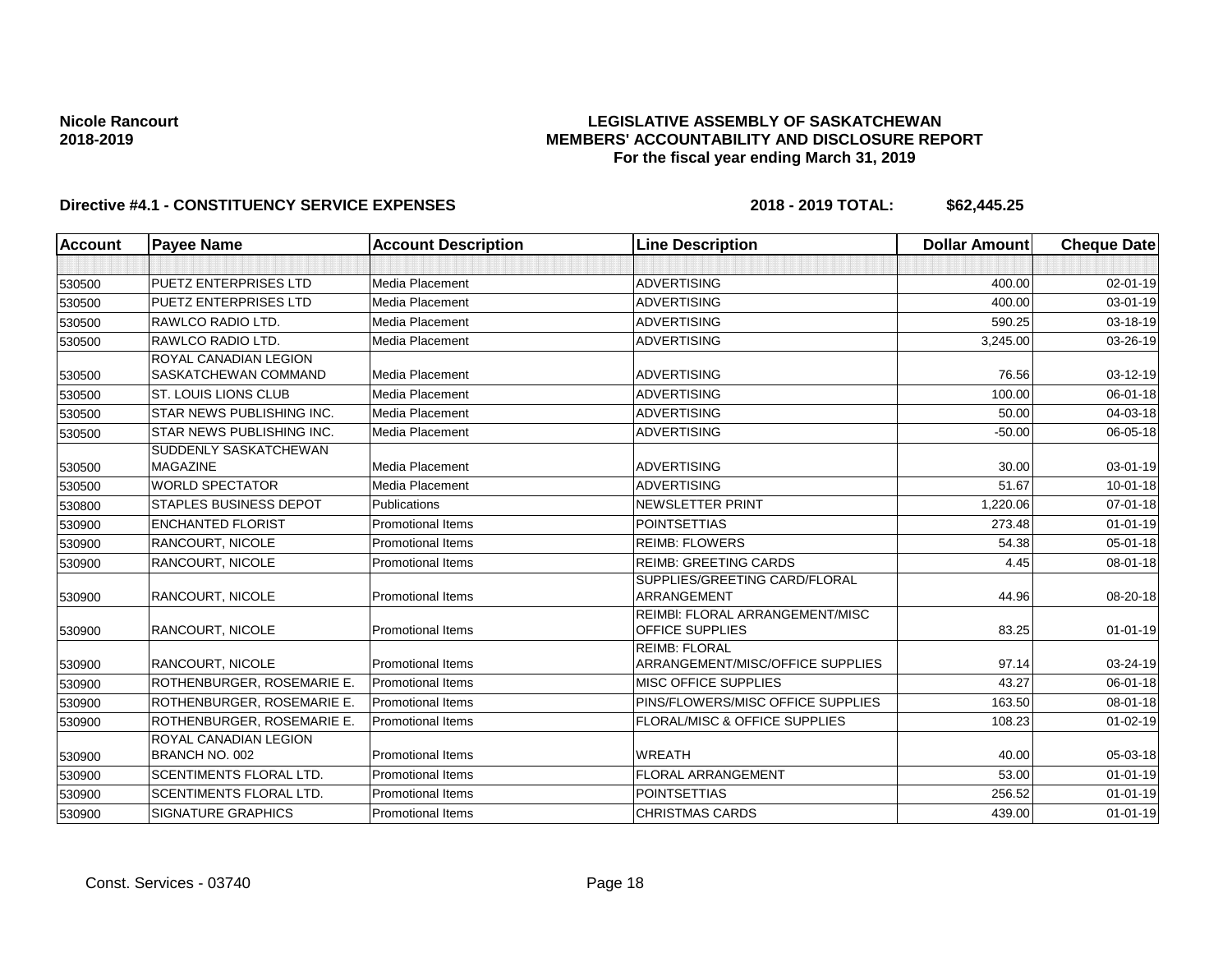## **LEGISLATIVE ASSEMBLY OF SASKATCHEWAN MEMBERS' ACCOUNTABILITY AND DISCLOSURE REPORT For the fiscal year ending March 31, 2019**

| <b>Account</b> | <b>Payee Name</b>               | <b>Account Description</b>                                               | <b>Line Description</b>                                   | <b>Dollar Amount</b> | <b>Cheque Date</b> |
|----------------|---------------------------------|--------------------------------------------------------------------------|-----------------------------------------------------------|----------------------|--------------------|
|                |                                 |                                                                          |                                                           |                      |                    |
| 530900         | <b>STAPLES BUSINESS DEPOT</b>   | <b>Promotional Items</b>                                                 | <b>CALENDAR</b>                                           | 2,534.46             | $01 - 01 - 19$     |
| 542000         | ROTHENBURGER, ROSEMARIE E.      | Travel                                                                   | C.A. TRAVEL                                               | 52.50                | 05-01-18           |
| 542000         | ROTHENBURGER, ROSEMARIE E.      | Travel                                                                   | C.A. TRAVEL APRIL 17 - 24, 2018                           | 638.24               | $05 - 01 - 18$     |
| 542000         | ROTHENBURGER, ROSEMARIE E.      | Travel                                                                   | C.A. TRAVEL                                               | 1,069.52             | 06-01-18           |
| 542000         | ROTHENBURGER, ROSEMARIE E.      | Travel                                                                   | C.A. TRAVEL JULY 19 - 25, 2018                            | 317.00               | $08 - 01 - 18$     |
| 542000         | ROTHENBURGER, ROSEMARIE E.      | Travel                                                                   | <b>CA TRAVEL</b>                                          | 36.75                | 08-01-18           |
| 542000         | ROTHENBURGER, ROSEMARIE E.      | Travel                                                                   | C.A. TRAVEL JULY 25 - AUGUST 13, 2018                     | 618.06               | 08-20-18           |
| 542000         | ROTHENBURGER, ROSEMARIE E.      | Travel                                                                   | <b>CA TRAVEL</b>                                          | 60.00                | $11 - 15 - 18$     |
| 542000         | ROTHENBURGER, ROSEMARIE E.      | Travel                                                                   | C.A. TRAVEL DECEMBER 10 - 18, 2018                        | 281.96               | $01 - 01 - 19$     |
| 542000         | ROTHENBURGER, ROSEMARIE E.      | Travel                                                                   | C.A. TRAVEL                                               | 56.75                | $01 - 02 - 19$     |
| 542000         | ROTHENBURGER, ROSEMARIE E.      | Travel                                                                   | C.A. TRAVEL                                               | 35.00                | $03 - 24 - 19$     |
| 543201         | <b>LEGISLATIVE FOOD SERVICE</b> | Deputy Minister/Ministry Head Business<br><b>Expenses - Refreshments</b> | <b>STUDENT DRINKS</b>                                     | 21.20                | 06-01-18           |
| 550200         | FOLIOJUMPLINE PUBLISHING INC.   | Books, Mags and Ref Materials                                            | SUBSCRIPTION N RANCOURT, MLA                              | 156.24               | 06-08-18           |
| 550200         | ROTHENBURGER, ROSEMARIE E.      | Books, Mags and Ref Materials                                            | MISC OFFICE SUPPLIES                                      | 6.19                 | $08 - 01 - 18$     |
| 550200         | ROTHENBURGER, ROSEMARIE E.      | Books, Mags and Ref Materials                                            | <b>MISC &amp; OFFICE SUPPLIES</b>                         | 5.24                 | $01 - 02 - 19$     |
| 555000         | <b>B &amp; P WATER SHOP</b>     | <b>Other Material and Supplies</b>                                       | <b>BOTTLED WATER</b>                                      | 15.00                | $05 - 01 - 18$     |
| 555000         | <b>B &amp; P WATER SHOP</b>     | Other Material and Supplies                                              | <b>BOTTLED WATER</b>                                      | 15.00                | 09-12-18           |
| 555000         | <b>RANCOURT, NICOLE</b>         | Other Material and Supplies                                              | <b>REIMB: MISC OFFICE SUPPLIES</b>                        | 9.42                 | $04 - 02 - 18$     |
| 555000         | RANCOURT, NICOLE                | Other Material and Supplies                                              | <b>REIMB: OFFICE SUPPLIES</b>                             | 85.62                | $05 - 01 - 18$     |
| 555000         | <b>RANCOURT, NICOLE</b>         | Other Material and Supplies                                              | <b>REIMB: MISC OFFICE SUPPLIES</b>                        | 48.31                | 06-08-18           |
| 555000         | RANCOURT, NICOLE                | Other Material and Supplies                                              | <b>REIMB: MISC OFFICE SUPPLIES</b>                        | 54.59                | 08-01-18           |
| 555000         | <b>RANCOURT, NICOLE</b>         | <b>Other Material and Supplies</b>                                       | SUPPLIES/GREETING CARD/FLORAL<br>ARRANGEMENT              | 63.77                | 08-20-18           |
| 555000         | <b>RANCOURT, NICOLE</b>         | <b>Other Material and Supplies</b>                                       | <b>REIMBI: FLORAL ARRANGEMENT/MISC</b><br>OFFICE SUPPLIES | 54.59                | $01 - 01 - 19$     |
| 555000         | <b>RANCOURT, NICOLE</b>         | Other Material and Supplies                                              | <b>REIMB: FLORAL</b><br>ARRANGEMENT/MISC/OFFICE SUPPLIES  | 109.36               | 03-24-19           |
| 555000         | ROTHENBURGER, ROSEMARIE E.      | <b>Other Material and Supplies</b>                                       | <b>MISC &amp; OFFICE SUPPLIES</b>                         | 99.29                | $05 - 01 - 18$     |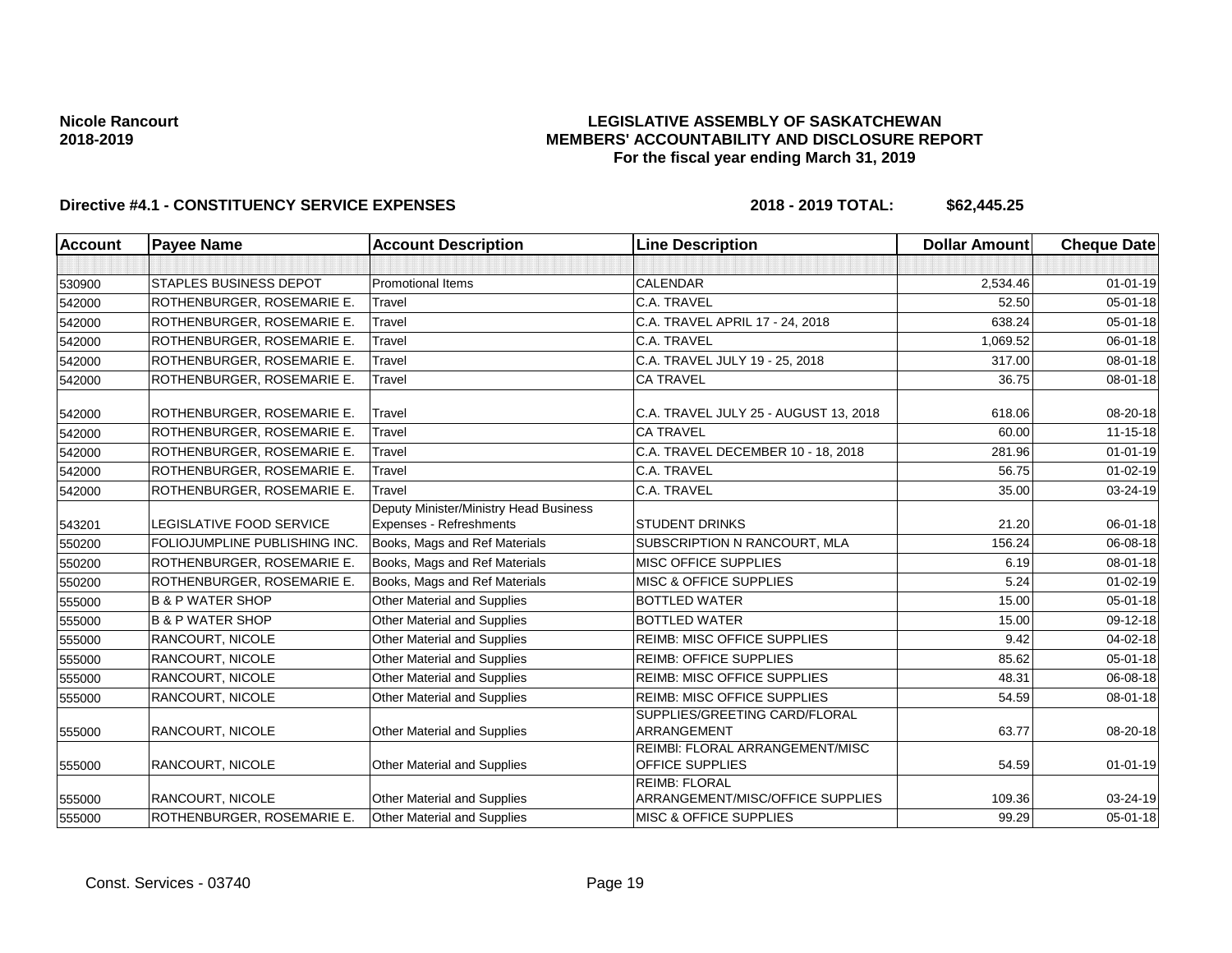## **LEGISLATIVE ASSEMBLY OF SASKATCHEWAN MEMBERS' ACCOUNTABILITY AND DISCLOSURE REPORT For the fiscal year ending March 31, 2019**

| <b>Account</b> | <b>Payee Name</b>             | <b>Account Description</b>         | <b>Line Description</b>           | <b>Dollar Amount</b> | <b>Cheque Date</b> |
|----------------|-------------------------------|------------------------------------|-----------------------------------|----------------------|--------------------|
|                |                               |                                    |                                   |                      |                    |
| 555000         | ROTHENBURGER, ROSEMARIE E.    | <b>Other Material and Supplies</b> | <b>MISC OFFICE SUPPLIES</b>       | 78.76                | 06-01-18           |
| 555000         | ROTHENBURGER, ROSEMARIE E.    | <b>Other Material and Supplies</b> | <b>MISC OFFICE SUPPLIES</b>       | 60.95                | $08 - 01 - 18$     |
| 555000         | ROTHENBURGER, ROSEMARIE E.    | Other Material and Supplies        | POSTAGE/MISC OFFICE SUPPLIES      | 24.43                | 08-22-18           |
| 555000         | ROTHENBURGER, ROSEMARIE E.    | <b>Other Material and Supplies</b> | <b>OFFICE SUPPLIES</b>            | 209.15               | $11 - 15 - 18$     |
| 555000         | ROTHENBURGER, ROSEMARIE E.    | <b>Other Material and Supplies</b> | <b>OFFICE SUPPLIES</b>            | 40.00                | 11-15-18           |
| 555000         | ROTHENBURGER, ROSEMARIE E.    | Other Material and Supplies        | <b>MISC &amp; OFFICE SUPPLIES</b> | 207.87               | $01 - 02 - 19$     |
| 555000         | ROTHENBURGER, ROSEMARIE E.    | <b>Other Material and Supplies</b> | <b>MISC/OFFICE SUPPLIES</b>       | 178.06               | 03-24-19           |
| 555000         | <b>STAPLES BUSINESS DEPOT</b> | <b>Other Material and Supplies</b> | OFFICE SUPPLIES 107924            | 24.00                | 05-01-18           |
| 555000         | <b>STAPLES BUSINESS DEPOT</b> | <b>Other Material and Supplies</b> | 107924 OFFICE SUPPLIES            | 41.01                | 05-01-18           |
| 555000         | STAPLES BUSINESS DEPOT        | <b>Other Material and Supplies</b> | OFFICE SUPPLIES 107924            | 49.68                | 05-01-18           |
| 555000         | <b>STAPLES BUSINESS DEPOT</b> | Other Material and Supplies        | 107924 OFFICE SUPPLIES/POSTAGE    | 5.26                 | 05-01-18           |
| 555000         | <b>STAPLES BUSINESS DEPOT</b> | <b>Other Material and Supplies</b> | OFFICE SUPPLIES 107924            | 183.79               | 05-04-18           |
| 555000         | <b>STAPLES BUSINESS DEPOT</b> | <b>Other Material and Supplies</b> | <b>OFFICE SUPPLIES 107924</b>     | 15.82                | 05-23-18           |
| 555000         | <b>STAPLES BUSINESS DEPOT</b> | <b>Other Material and Supplies</b> | 107924 POSTAGE/OFFICE SUPPLIES    | 36.92                | 06-01-18           |
| 555000         | <b>STAPLES BUSINESS DEPOT</b> | <b>Other Material and Supplies</b> | 107924 OFFICE SUPPLIES            | 171.50               | 06-06-18           |
| 555000         | <b>STAPLES BUSINESS DEPOT</b> | Other Material and Supplies        | 107924                            | 63.75                | 08-01-18           |
| 555000         | <b>STAPLES BUSINESS DEPOT</b> | <b>Other Material and Supplies</b> | 107924 POSTAGE/OFFICE SUPPLIES    | 31.78                | 08-01-18           |
| 555000         | <b>STAPLES BUSINESS DEPOT</b> | <b>Other Material and Supplies</b> | 107924 OFFICE SUPPLIES            | 17.36                | $08 - 01 - 18$     |
| 555000         | <b>STAPLES BUSINESS DEPOT</b> | Other Material and Supplies        | 107924 OFFICE SUPPLIES            | 24.90                | 09-01-18           |
| 555000         | <b>STAPLES BUSINESS DEPOT</b> | <b>Other Material and Supplies</b> | 107924 OFFICE SUPLIES POSTAGE     | 181.24               | $11 - 13 - 18$     |
| 555000         | <b>STAPLES BUSINESS DEPOT</b> | <b>Other Material and Supplies</b> | 107924 OFFICE SUPPLIES            | 44.08                | 11-17-18           |
| 555000         | <b>STAPLES BUSINESS DEPOT</b> | <b>Other Material and Supplies</b> | MISC OFFICE SUPPLIES 107924       | 30.69                | $01 - 01 - 19$     |
| 555000         | <b>STAPLES BUSINESS DEPOT</b> | <b>Other Material and Supplies</b> | <b>OFFICE SUPPLIES</b>            | 120.28               | 03-01-19           |
| 555000         | <b>STAPLES BUSINESS DEPOT</b> | <b>Other Material and Supplies</b> | 107924 OFFICE SUPPLIES            | 25.41                | 03-04-19           |
| 555000         | <b>STAPLES BUSINESS DEPOT</b> | Other Material and Supplies        | OFFICE SUPPLIES - NO GST          | 61.47                | 03-11-19           |
| 555000         | <b>STAPLES BUSINESS DEPOT</b> | Other Material and Supplies        | <b>RETURN</b>                     | $-12.20$             | 03-23-19           |
| 555000         | <b>SUPREME BASICS</b>         | Other Material and Supplies        | OFFICE SUPPLIES                   | 51.83                | 09-01-18           |
| 555000         | <b>WIRELESS AGE</b>           | Other Material and Supplies        | CELL PHONE ACCESSORIES            | 121.82               | 05-09-18           |
| 555000         | <b>WIRELESS AGE</b>           | Other Material and Supplies        | SAMSUNG GALAXY UOLO 3D GLASS      | 21.18                | $11-01-18$         |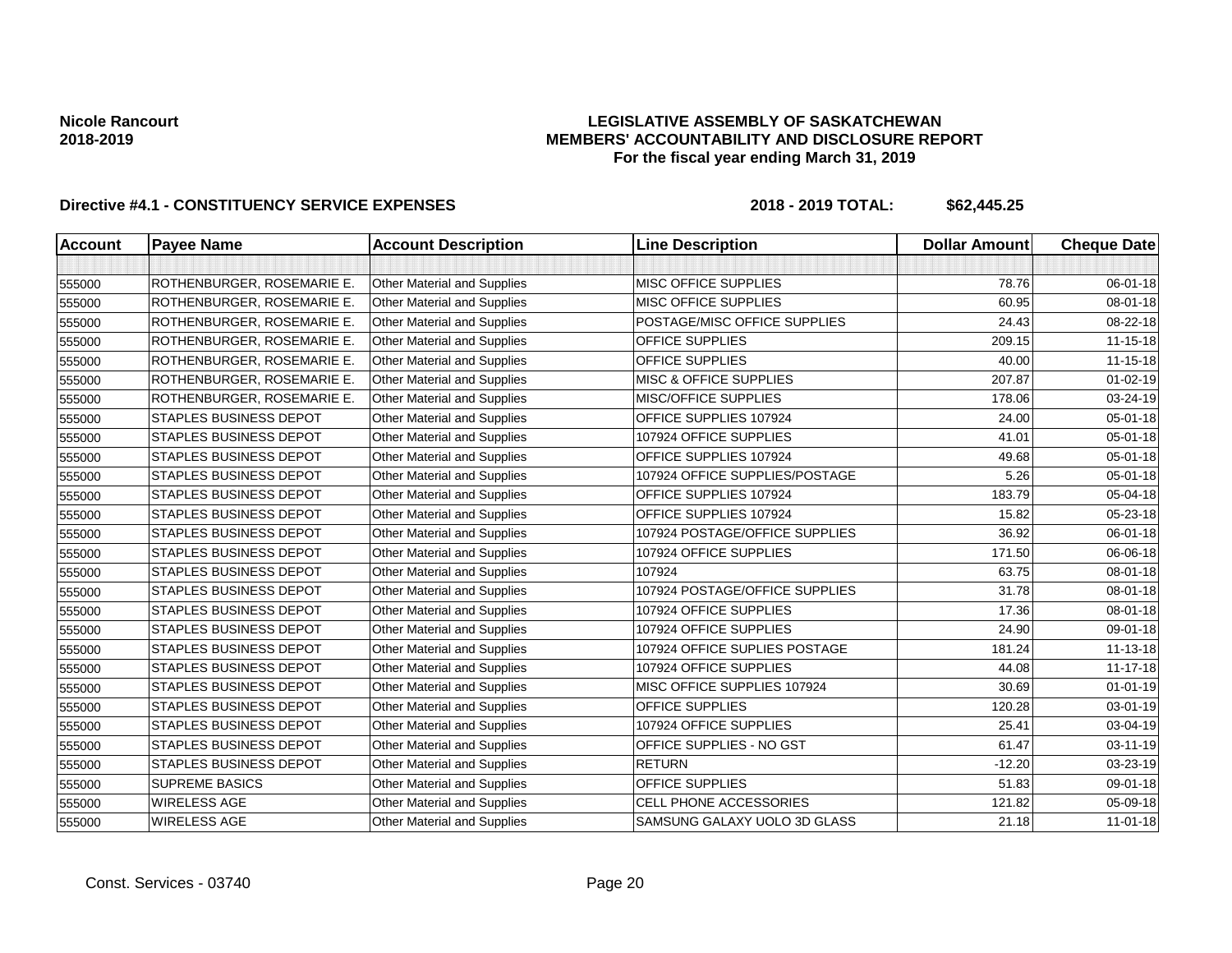## **LEGISLATIVE ASSEMBLY OF SASKATCHEWAN MEMBERS' ACCOUNTABILITY AND DISCLOSURE REPORT For the fiscal year ending March 31, 2019**

| <b>IAccount</b> | lPavee Name                           | <b>IAccount Description</b>             | <b>Line Description</b>           | <b>Dollar Amountl</b> | <b>Cheque Datel</b> |
|-----------------|---------------------------------------|-----------------------------------------|-----------------------------------|-----------------------|---------------------|
|                 |                                       |                                         |                                   |                       |                     |
| 555000          | <b>IWIRELESS AGE</b>                  | <b>Other Material and Supplies</b>      | <b>OFFICE SUPPLIES</b>            | 34.42                 | $03 - 04 - 19$      |
| 555080          | <b>TWILIGHT FRAMING &amp; GALLERY</b> | <b>Other Misc Material and Supplies</b> | <b>IFRAMING - NO GST</b>          | 145.91                | $02 - 01 - 19$      |
| 561300          | IP & S LEASING                        | Leasehold Improvements - Exp            | <b>IRENOVATIONS</b>               | 5,000.00              | $06 - 01 - 18$      |
| 588950          |                                       |                                         | <b>PREPAID EXPENSE ADJUSTMENT</b> | 795.00                | $04 - 12 - 18$      |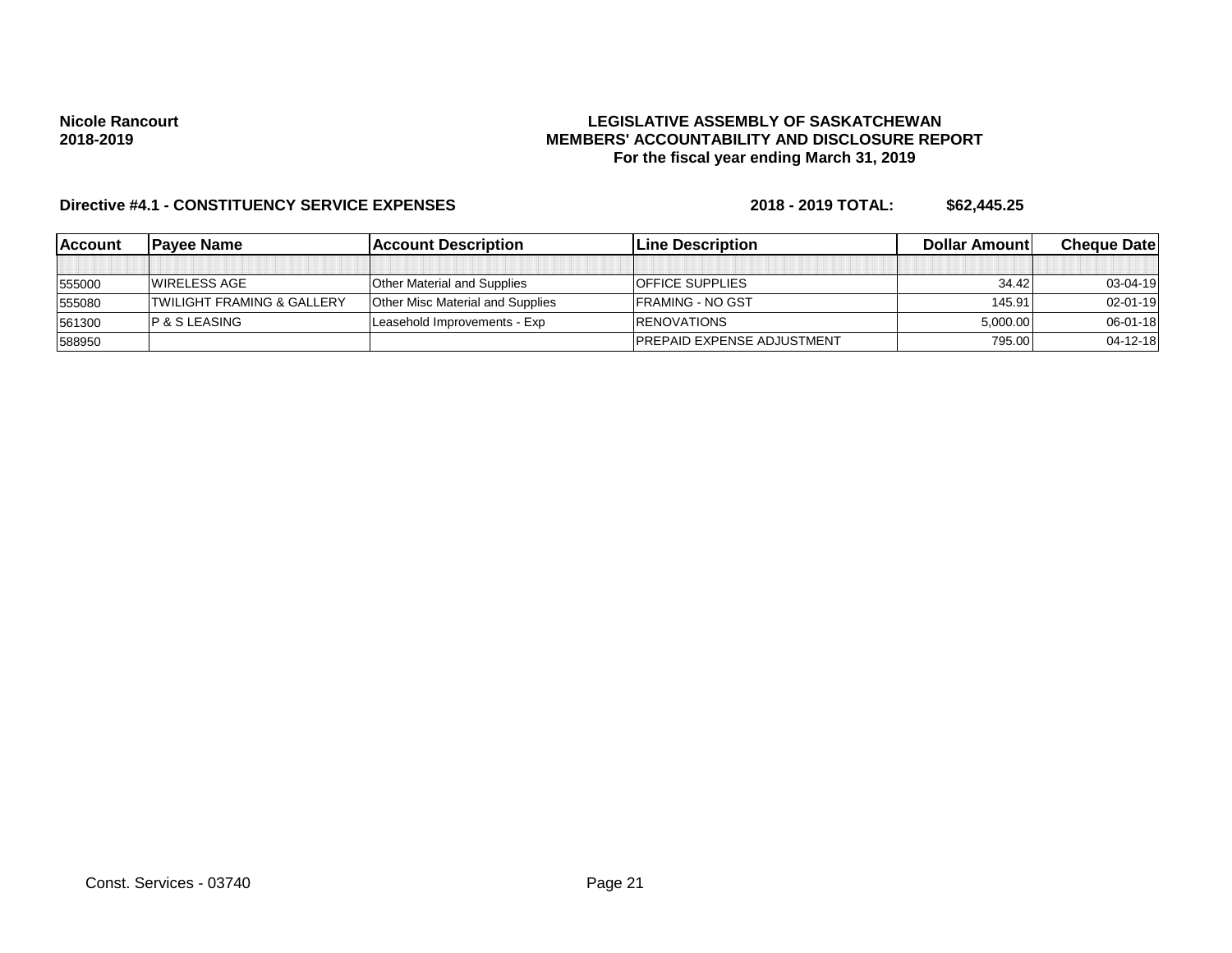# **LEGISLATIVE ASSEMBLY OF SASKATCHEWAN MEMBERS' ACCOUNTABILITY AND DISCLOSURE REPORT For the fiscal year ending March 31, 2019**

| <b>Account</b> | <b>Payee Name</b>         | <b>Account Description</b> | <b>Dollar Amount</b> | <b>Cheque Date</b> |
|----------------|---------------------------|----------------------------|----------------------|--------------------|
|                |                           |                            |                      |                    |
| 513000         | ROTHENBURGER, ROSEMARIE E | Out-of-Scope Permanent     | 2,213.42             | 04-24-18           |
| 513000         | ROTHENBURGER, ROSEMARIE E | Out-of-Scope Permanent     | 2,213.42             | 05-08-18           |
| 513000         | ROTHENBURGER, ROSEMARIE E | Out-of-Scope Permanent     | 2,213.42             | 05-23-18           |
| 513000         | ROTHENBURGER, ROSEMARIE E | Out-of-Scope Permanent     | 2,213.42             | 06-05-18           |
| 513000         | ROTHENBURGER, ROSEMARIE E | Out-of-Scope Permanent     | 2,213.42             | 06-13-18           |
| 513000         | ROTHENBURGER, ROSEMARIE E | Out-of-Scope Permanent     | 2213.42              | 06-27-18           |
| 513000         | ROTHENBURGER, ROSEMARIE E | Out-of-Scope Permanent     | 2,213.42             | $07 - 11 - 18$     |
| 513000         | ROTHENBURGER, ROSEMARIE E | Out-of-Scope Permanent     | 2,213.42             | $07 - 25 - 18$     |
| 513000         | ROTHENBURGER, ROSEMARIE E | Out-of-Scope Permanent     | 2,213.42             | 08-08-18           |
| 513000         | ROTHENBURGER, ROSEMARIE E | Out-of-Scope Permanent     | 2,213.42             | 08-22-18           |
| 513000         | ROTHENBURGER, ROSEMARIE E | Out-of-Scope Permanent     | 2,213.42             | 09-05-18           |
| 513000         | ROTHENBURGER, ROSEMARIE E | Out-of-Scope Permanent     | 2,213.42             | 09-19-18           |
| 513000         | ROTHENBURGER, ROSEMARIE E | Out-of-Scope Permanent     | 2,213.42             | 10-03-18           |
| 513000         | ROTHENBURGER, ROSEMARIE E | Out-of-Scope Permanent     | 2,213.42             | 10-17-18           |
| 513000         | ROTHENBURGER, ROSEMARIE E | Out-of-Scope Permanent     | 2213.42              | $11-01-18$         |
| 513000         | ROTHENBURGER, ROSEMARIE E | Out-of-Scope Permanent     | 2,213.42             | $11 - 14 - 18$     |
| 513000         | ROTHENBURGER, ROSEMARIE E | Out-of-Scope Permanent     | 2,213.42             | 11-28-18           |
| 513000         | ROTHENBURGER, ROSEMARIE E | Out-of-Scope Permanent     | 2,213.42             | $12 - 12 - 18$     |
| 513000         | ROTHENBURGER, ROSEMARIE E | Out-of-Scope Permanent     | 2,213.42             | 12-27-18           |
| 513000         | ROTHENBURGER, ROSEMARIE E | Out-of-Scope Permanent     | 2213.42              | 01-09-19           |
| 513000         | ROTHENBURGER, ROSEMARIE E | Out-of-Scope Permanent     | 2,213.42             | 01-23-19           |
| 513000         | ROTHENBURGER, ROSEMARIE E | Out-of-Scope Permanent     | 2,213.42             | 02-06-19           |
| 513000         | ROTHENBURGER, ROSEMARIE E | Out-of-Scope Permanent     | 2,213.42             | 02-20-19           |
| 513000         | ROTHENBURGER, ROSEMARIE E | Out-of-Scope Permanent     | 2,213.42             | 03-06-19           |
| 513000         | ROTHENBURGER, ROSEMARIE E | Out-of-Scope Permanent     | 2,213.42             | 03-20-19           |
| 513000         | ROTHENBURGER, ROSEMARIE E | Out-of-Scope Permanent     | 4,609.82             | 04-03-19           |
| 514000         | PARENTEAU, TROY T         | Casual/Term                | 168.24               | 06-05-18           |
| 514000         | PARENTEAU, TROY T         | Casual/Term                | 168.24               | 08-22-18           |
| 514000         | PARENTEAU, TROY T         | Casual/Term                | 168.24               | 09-19-18           |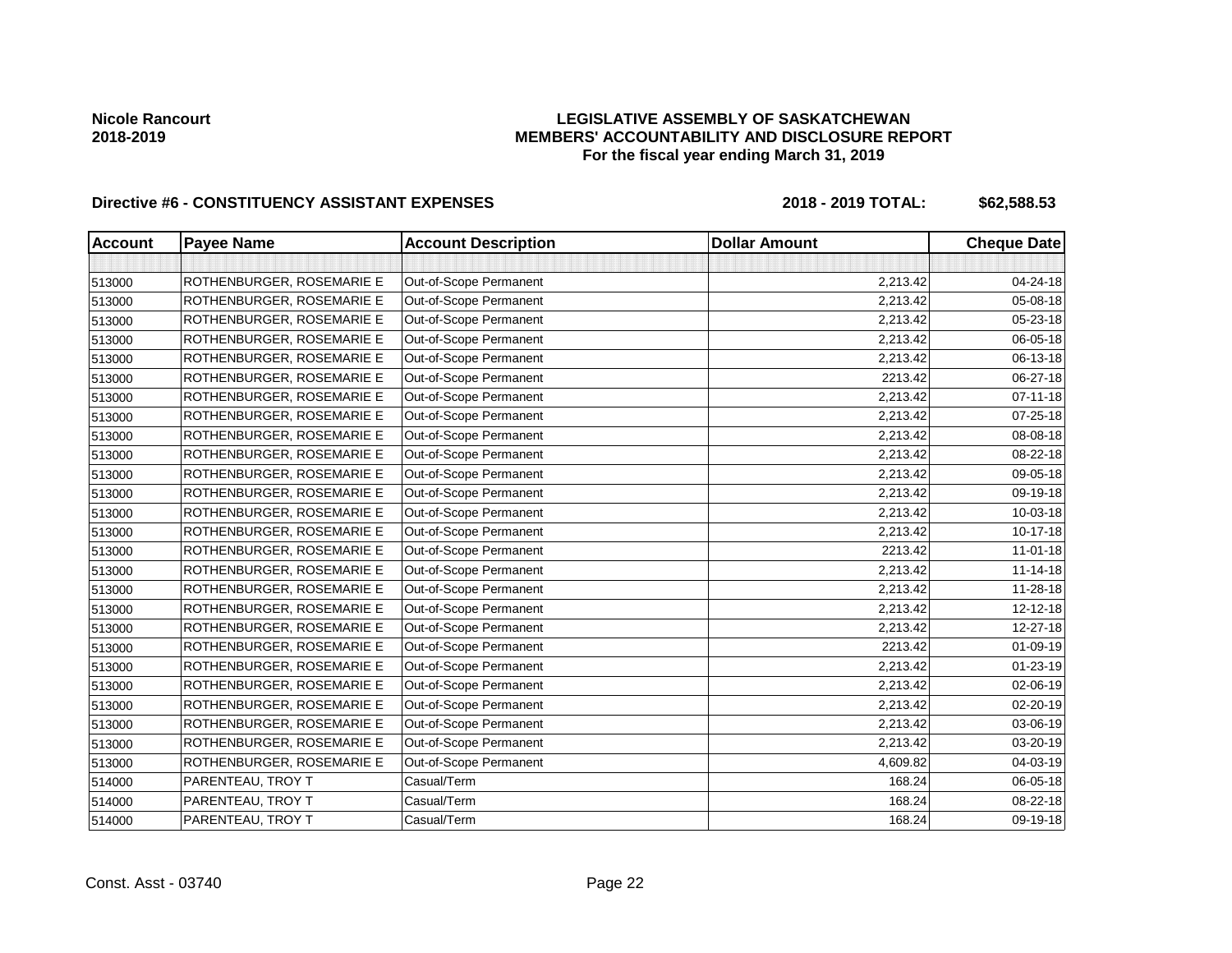# **LEGISLATIVE ASSEMBLY OF SASKATCHEWAN MEMBERS' ACCOUNTABILITY AND DISCLOSURE REPORT For the fiscal year ending March 31, 2019**

| <b>Account</b> | <b>Payee Name</b> | <b>Account Description</b>                    | <b>Dollar Amount</b> | <b>Cheque Date</b> |
|----------------|-------------------|-----------------------------------------------|----------------------|--------------------|
|                |                   |                                               |                      |                    |
| 514000         | THEBAUD, CRAIG W. | Casual/Term                                   | 673.00               | 04-24-18           |
| 514000         | THEBAUD, CRAIG W. | Casual/Term                                   | 504.74               | 05-08-18           |
| 514000         | THEBAUD, CRAIG W. | Casual/Term                                   | 168.24               | $07 - 11 - 18$     |
| 514000         | THEBAUD, CRAIG W. | Casual/Term                                   | 168.24               | 07-25-18           |
| 514000         | THEBAUD, CRAIG W. | Casual/Term                                   | 476.71               | 08-08-18           |
| 519900         | None (Default)    | Change in Y/E Accrued Empl Leave Entitlements | $-1,082.12$          | 04-18-18           |
| 519900         | None (Default)    | Change in Y/E Accrued Empl Leave Entitlements | 1,229.68             | 04-08-19           |
|                |                   |                                               |                      |                    |
|                |                   |                                               |                      |                    |
|                |                   |                                               |                      |                    |
|                |                   |                                               |                      |                    |
|                |                   |                                               |                      |                    |
|                |                   |                                               |                      |                    |
|                |                   |                                               |                      |                    |
|                |                   |                                               |                      |                    |
|                |                   |                                               |                      |                    |
|                |                   |                                               |                      |                    |
|                |                   |                                               |                      |                    |
|                |                   |                                               |                      |                    |
|                |                   |                                               |                      |                    |
|                |                   |                                               |                      |                    |
|                |                   |                                               |                      |                    |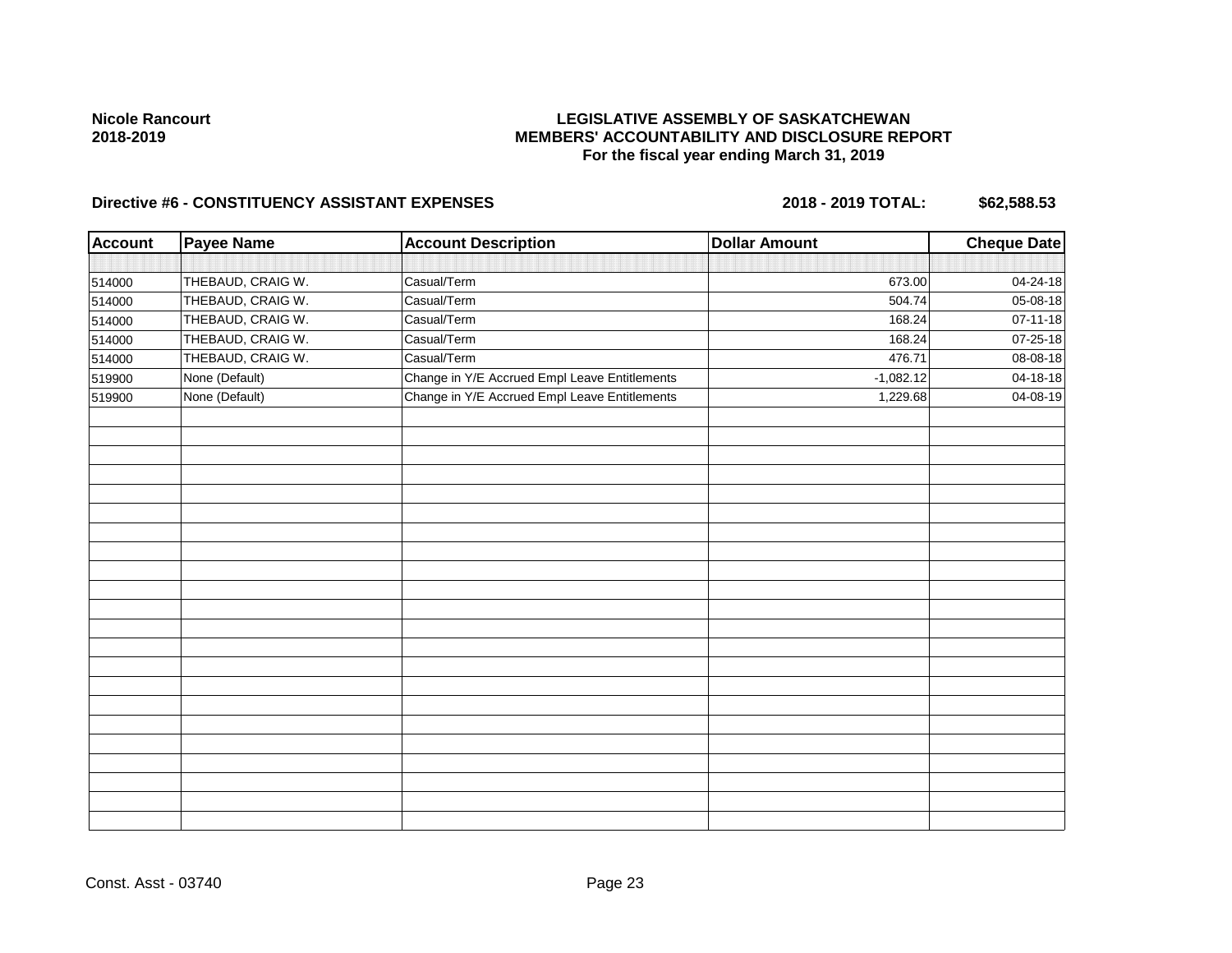# **LEGISLATIVE ASSEMBLY OF SASKATCHEWAN MEMBERS' ACCOUNTABILITY AND DISCLOSURE REPORT For the fiscal year ending March 31, 2019**

| <b>Account</b> | Payee Name | <b>Account Description</b> | <b>Dollar Amount</b> | <b>Cheque Date</b> |
|----------------|------------|----------------------------|----------------------|--------------------|
|                |            |                            |                      |                    |
|                |            |                            |                      |                    |
|                |            |                            |                      |                    |
|                |            |                            |                      |                    |
|                |            |                            |                      |                    |
|                |            |                            |                      |                    |
|                |            |                            |                      |                    |
|                |            |                            |                      |                    |
|                |            |                            |                      |                    |
|                |            |                            |                      |                    |
|                |            |                            |                      |                    |
|                |            |                            |                      |                    |
|                |            |                            |                      |                    |
|                |            |                            |                      |                    |
|                |            |                            |                      |                    |
|                |            |                            |                      |                    |
|                |            |                            |                      |                    |
|                |            |                            |                      |                    |
|                |            |                            |                      |                    |
|                |            |                            |                      |                    |
|                |            |                            |                      |                    |
|                |            |                            |                      |                    |
|                |            |                            |                      |                    |
|                |            |                            |                      |                    |
|                |            |                            |                      |                    |
|                |            |                            |                      |                    |
|                |            |                            |                      |                    |
|                |            |                            |                      |                    |
|                |            |                            |                      |                    |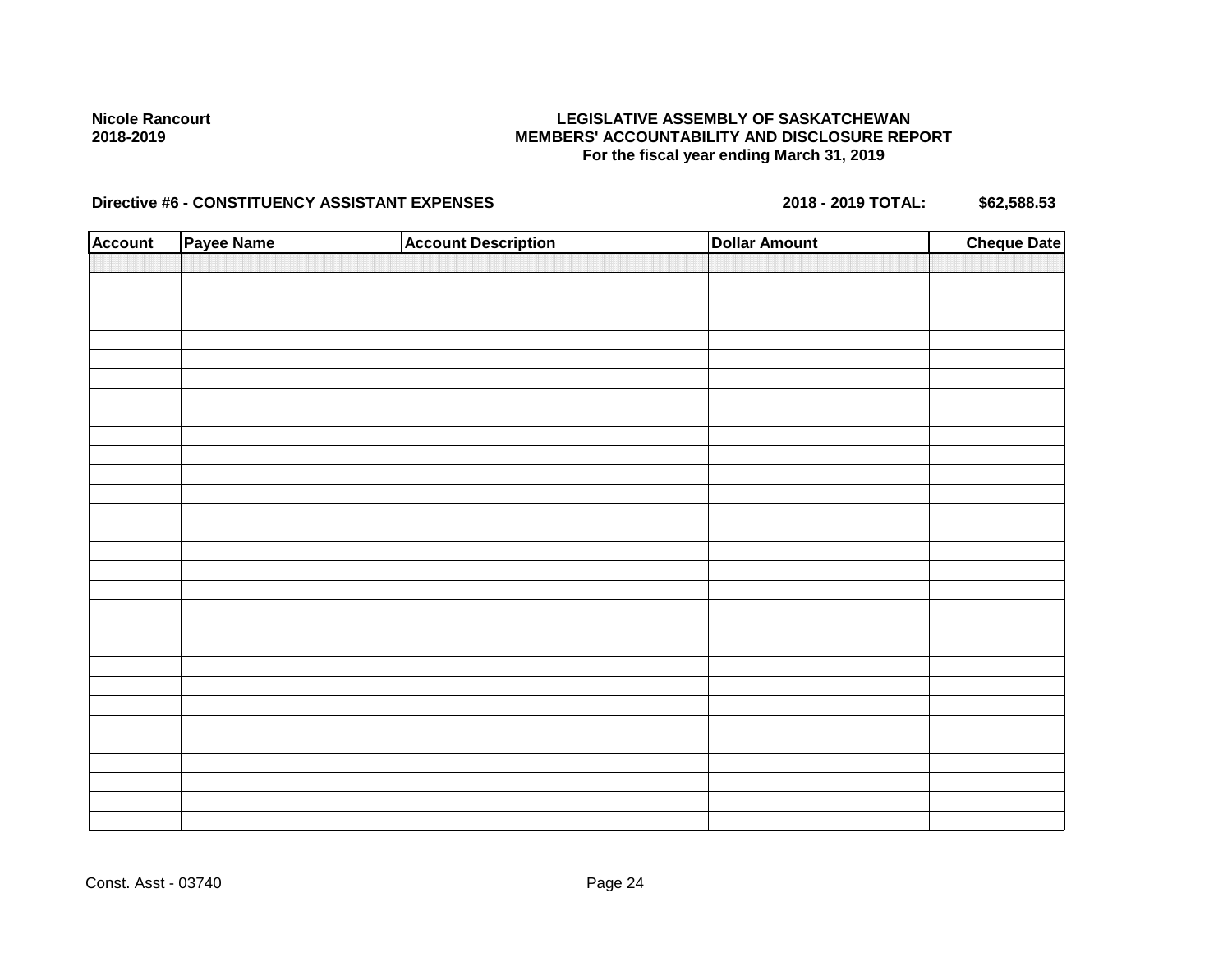# **LEGISLATIVE ASSEMBLY OF SASKATCHEWAN MEMBERS' ACCOUNTABILITY AND DISCLOSURE REPORT For the fiscal year ending March 31, 2019**

| <b>Account</b> | <b>Payee Name</b> | <b>Account Description</b> | <b>Dollar Amount</b> | <b>Cheque Date</b> |
|----------------|-------------------|----------------------------|----------------------|--------------------|
|                |                   |                            |                      |                    |
|                |                   |                            |                      |                    |
|                |                   |                            |                      |                    |
|                |                   |                            |                      |                    |
|                |                   |                            |                      |                    |
|                |                   |                            |                      |                    |
|                |                   |                            |                      |                    |
|                |                   |                            |                      |                    |
|                |                   |                            |                      |                    |
|                |                   |                            |                      |                    |
|                |                   |                            |                      |                    |
|                |                   |                            |                      |                    |
|                |                   |                            |                      |                    |
|                |                   |                            |                      |                    |
|                |                   |                            |                      |                    |
|                |                   |                            |                      |                    |
|                |                   |                            |                      |                    |
|                |                   |                            |                      |                    |
|                |                   |                            |                      |                    |
|                |                   |                            |                      |                    |
|                |                   |                            |                      |                    |
|                |                   |                            |                      |                    |
|                |                   |                            |                      |                    |